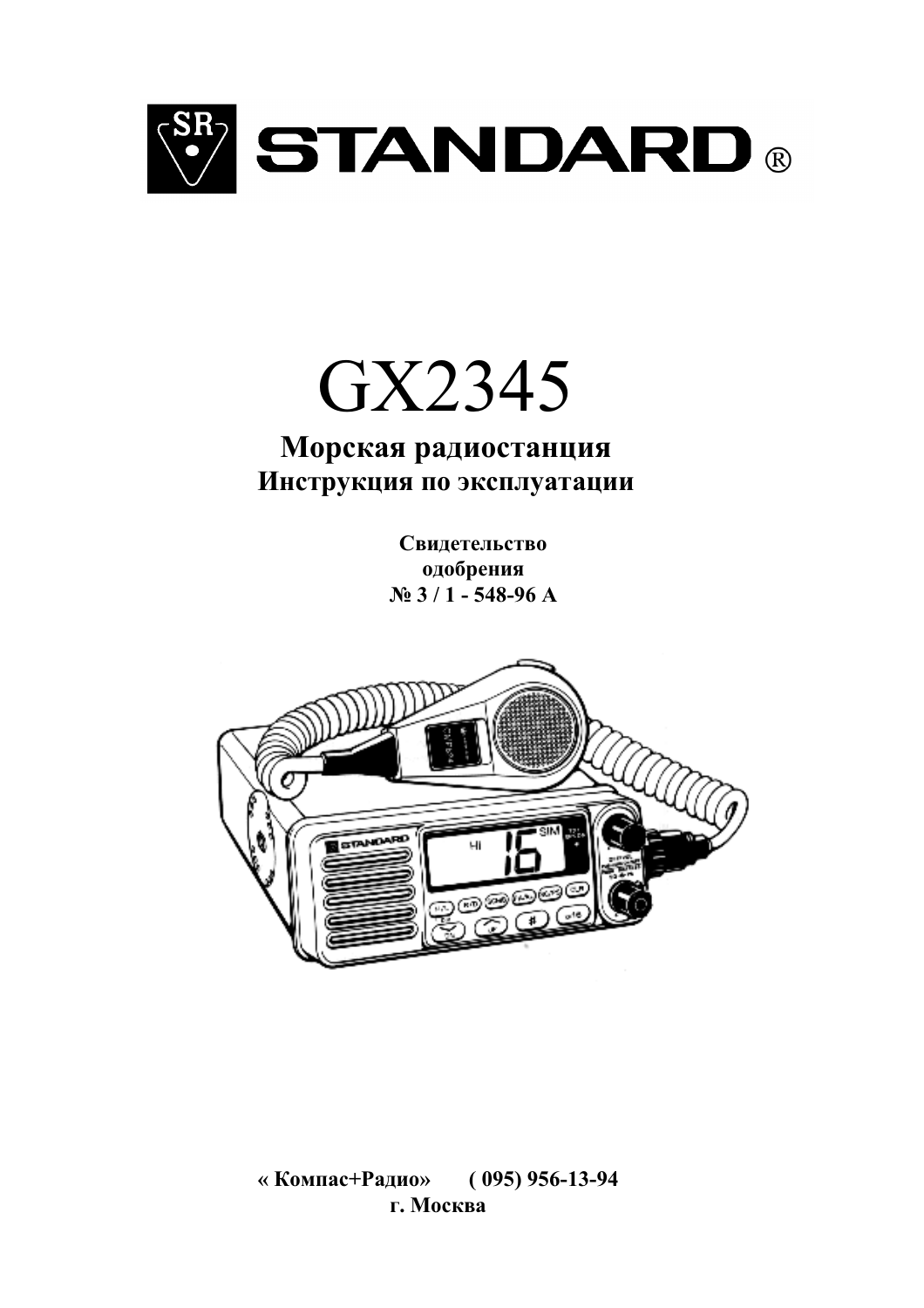# **ОГЛАВЛЕНИЕ**

| 3.2 УСТАНОВКА С ИСПОЛЬЗОВАНИЕМ ОБЫЧНОЙ СКОБЫ ДЛЯ                   |
|--------------------------------------------------------------------|
|                                                                    |
|                                                                    |
|                                                                    |
|                                                                    |
| 5.1                                                                |
|                                                                    |
| 5.3 ИСПОЛЬЗОВАНИЕ СИМПЛЕКСНОГО/ДУПЛЕКСНОГО КАНАЛА 11               |
|                                                                    |
|                                                                    |
|                                                                    |
|                                                                    |
|                                                                    |
|                                                                    |
|                                                                    |
|                                                                    |
| 6.3.1 Программирование номера SSID и навигационного устройства  18 |
|                                                                    |
| УСЛОВИЯ ДЛЯ ВЫДАЧИ СИГНАЛА ПРЕДУПРЕЖДЕНИЯ  20<br>6.4               |
|                                                                    |
|                                                                    |
|                                                                    |
|                                                                    |
|                                                                    |
|                                                                    |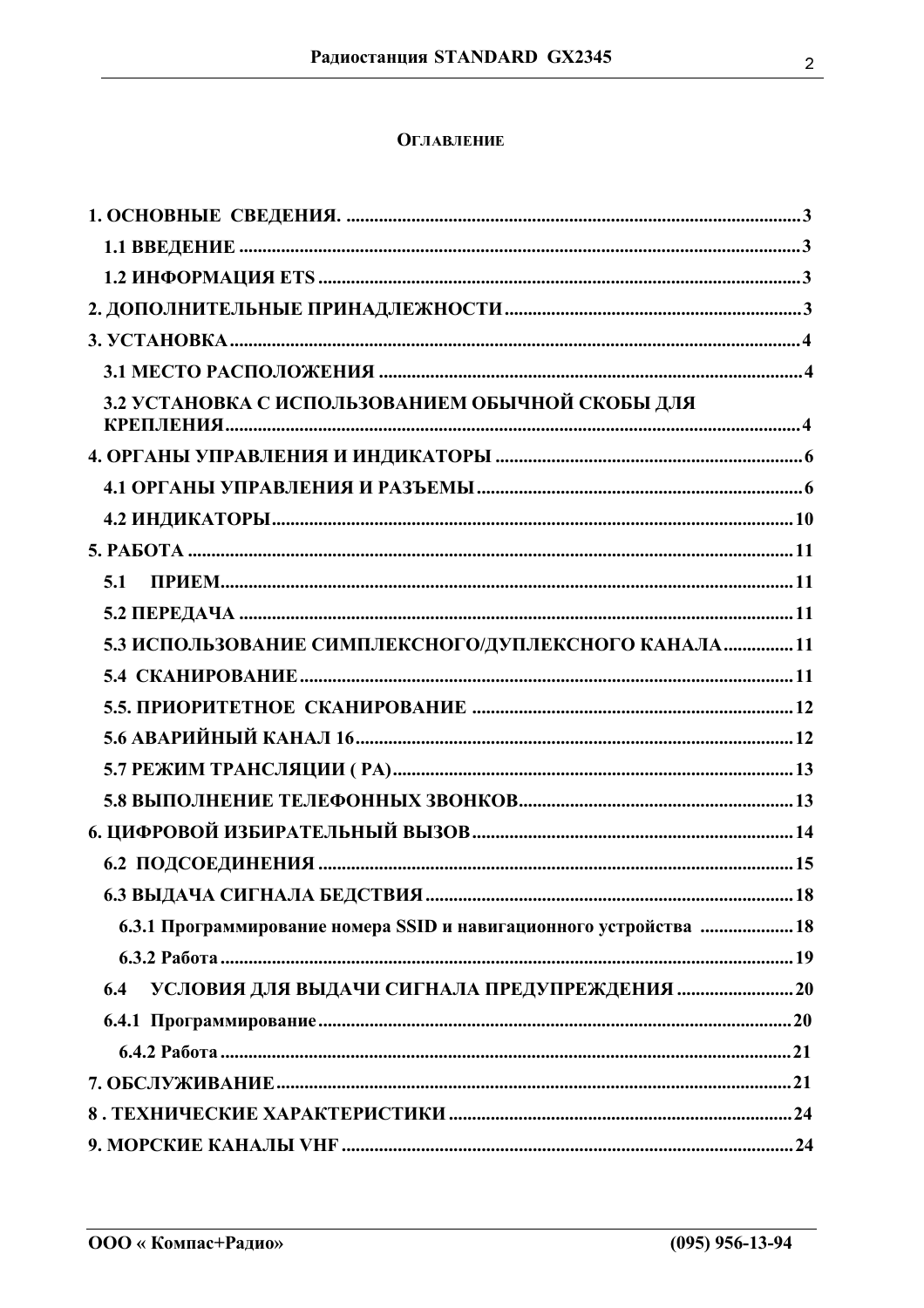# <span id="page-2-0"></span>1. ОСНОВНЫЕ СВЕДЕНИЯ.

# 1.1 ВВЕДЕНИЕ

GX2345S это VHF/FM трансивер (радиостанция) разработанный для использования в частотном диапазоне от 156.050 до 163.275 МГц. Для его работы необходимо питание 13.8 В постоянного тока. Выходная мощность трансивера может переключатся с 1 Вт на 25 Вт.

При использовании приобретаемой дополнительно платы CDS2300 у станции появляется возможность DSC (цифрового избирательного вызова) класса F.

Аварийный канал 16, можно выбирать моментально, нажимая красную кнопку Сенб).

К другим особенностям радиостанции относятся: сканирование, приоритетное сканирование и режим трансляции (РА) с возможностью автоответа. Для обеспечения секретности связи может быть также установлен приобретаемый дополнительно речевой скремблер CVS240.

# **1.2 ИНФОРМАЦИЯ ETS**

В Ваше разрешение для работы в эфире необходимо внести следующие данные, относящиеся к радиостанции.

- 
- 
- 

# 2. ДОПОЛНИТЕЛЬНЫЕ ПРИНАДЛЕЖНОСТИ

- 
- 
- 
-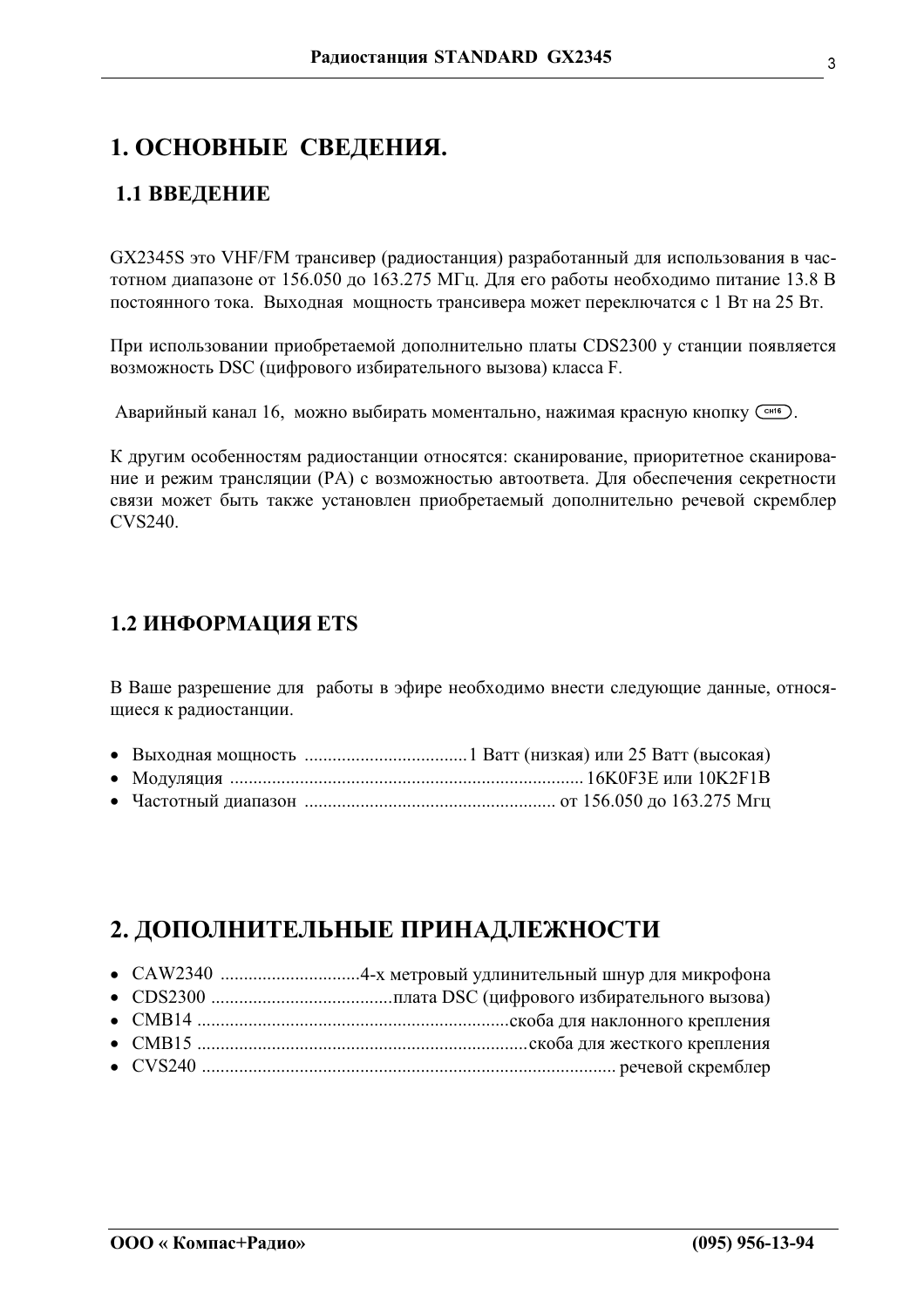# <span id="page-3-0"></span>3. VCTAHOBKA

# 3.1 МЕСТО РАСПОЛОЖЕНИЯ

- 1. Радиостанция может быть закреплена под любым углом. Выберите место расположения таким образом, чтобы:
- оно было достаточно удалено от компаса для предотвращения искажения его показаний из-за влияния магнита громкоговорителя
- в нем обеспечивалась защита от морских брызг и дождя
- в нем обеспечивался доступ к органам управления передней панели
- в нем имелась возможность подключения источника питания и антенны
- в нем имелось достаточно места для установки подвесного кронштейна для микрофона
- 2. После того, как место выбрано, зафиксируйте угол наклона передней панели. Она может иметь наклон вверх или вниз, как показано на рисунке 1.



Рисунок 1. Угол наклона передней панели

3. Установите радиостанцию, следуя указаниям, приведенным в следующем разделе. По желанию можно использовать дополнительные скобы, виды которых перечислены в разделе 2. Инструкции по установке прилагаются к каждому виду скобы.

# 3.2 УСТАНОВКА С ИСПОЛЬЗОВАНИЕМ ОБЫЧНОЙ СКОБЫ ДЛЯ **КРЕПЛЕНИЯ**

- 1. Закрепите скобу, используя шайбы, гайки и длинные болты с шестигранной головкой.
- 2. Разместите радиостанцию внутри скобы, совместив выемки на радиостанции для выбора желательного положения.
- 3. При помощи ручек крепления закрепите радиостанцию в скобе, как показано на рисунке 2.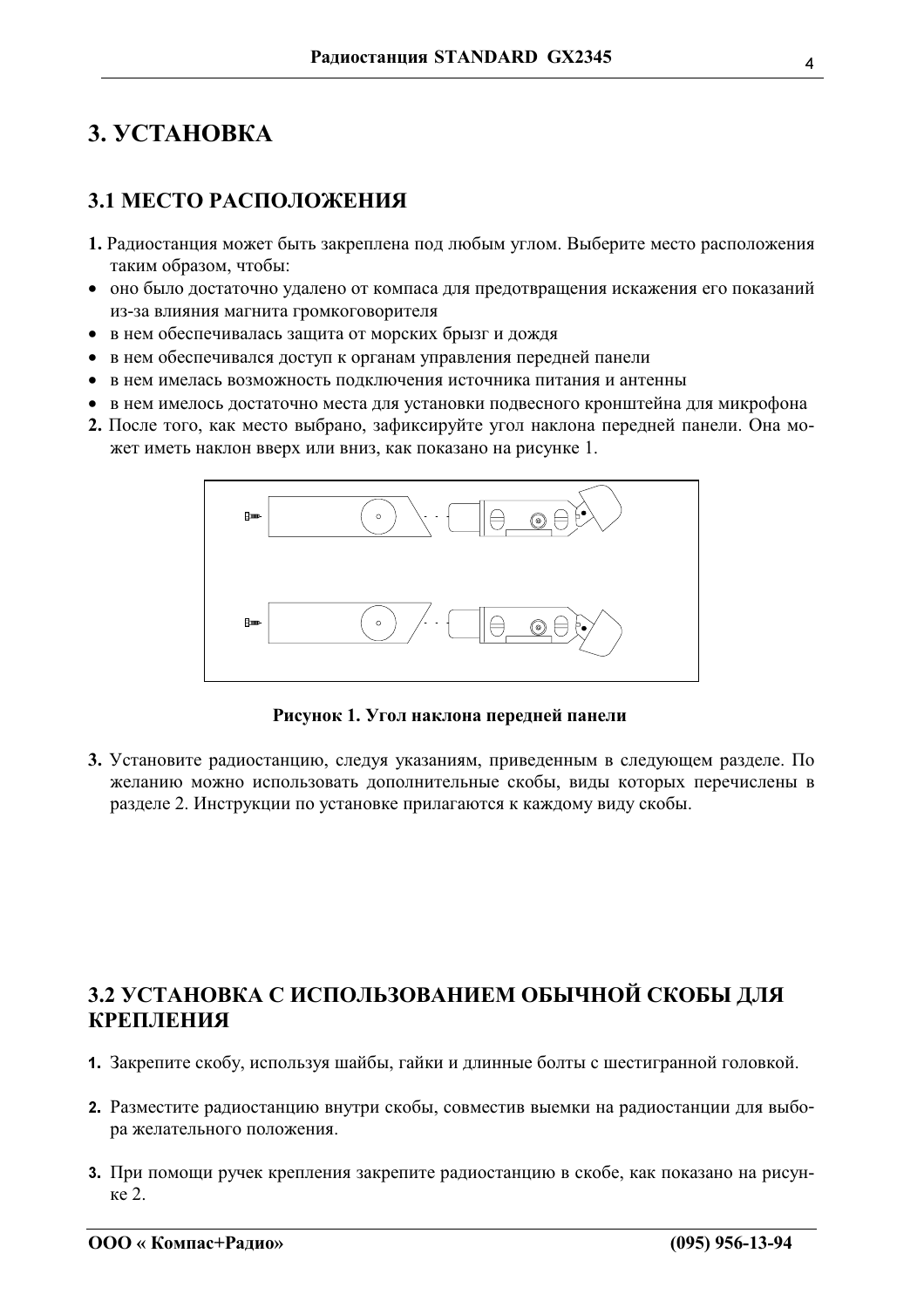

Рисунок 2. Обычная скоба для крепления

4. Подсоедините к радиостанции питание и антенну. Подсоединение источника питания и антенны выполняется, как показано на рисунке 3:



Рисунок 3. Общий вид компоновки

- а. Подсоедините кабель антенны к антенному гнезду на задней панели радиостанции. У антенны должен быть разъем PL259. Если антенна располагается на расстоянии 7.5 или более метров, то необходимо использовать коаксиальный кабель RG8 или RG213. Если расстояние меньше 7.5 метров, то нужно использовать кабель RG58.
- **b.** Подсоедините красный шнур питания к плюсу 13.2В источника питания постоянного тока. Черный шнур подсоедините к минусу.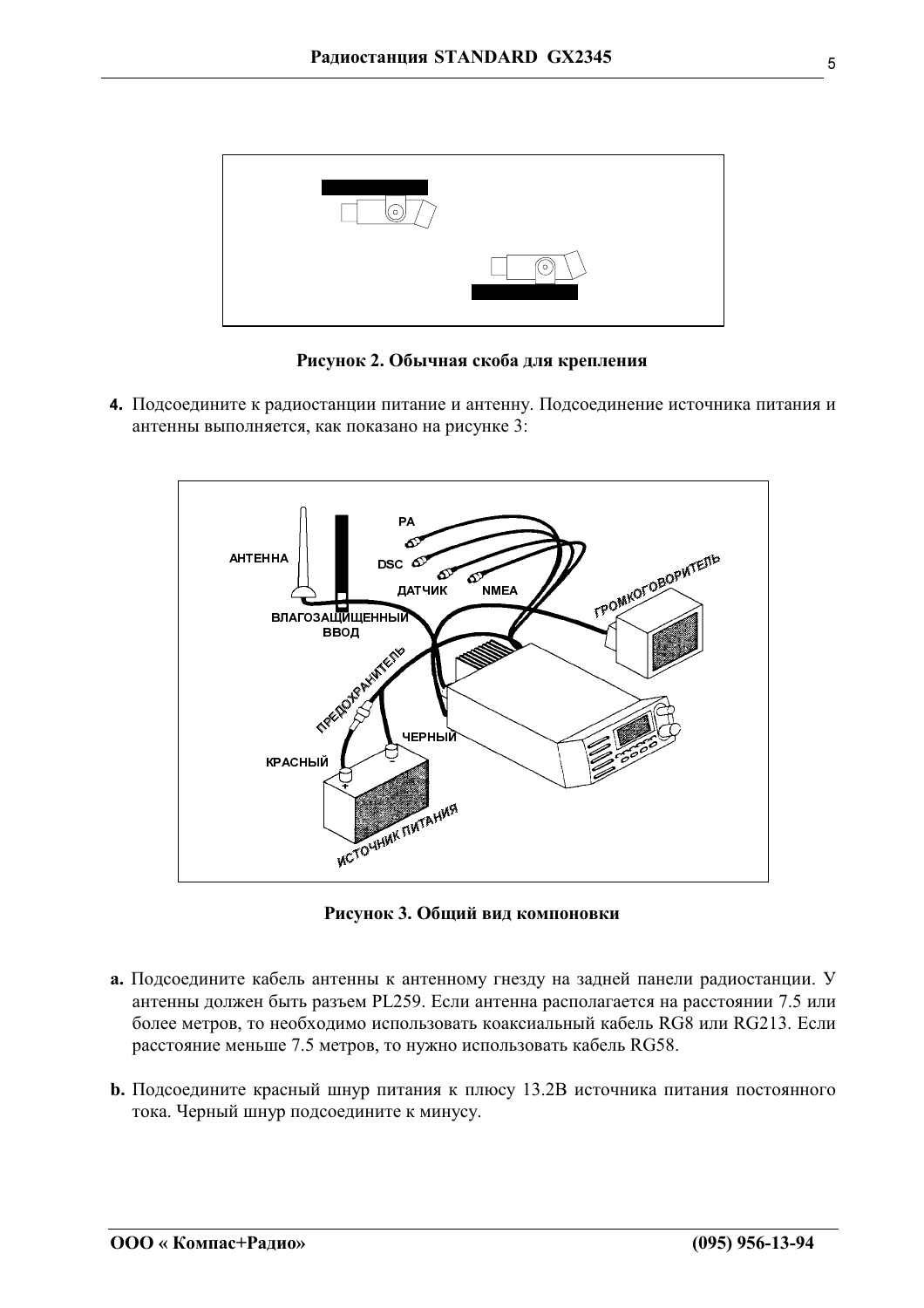<span id="page-5-0"></span>Несоблюдение полярности при подключении батареи вызовет повреждение радиостанции!

5. После установки желательно пригласить сертифицированный морской технический персонал для проверки.

# 4. ОРГАНЫ УПРАВЛЕНИЯ И ИНДИКАТОРЫ

В этом разделе описаны все органы управления радиостанции. На рисунке 4 показано их расположение. Более подробно их работа рассмотрена в разделе 5 данного руководства.

# 4.1 ОРГАНЫ УПРАВЛЕНИЯ И РАЗЪЕМЫ

## 3 - ВЫКЛЮЧАТЕЛЬ ПИТАНИЯ/РЕГУЛИРОВКА ГРОМКОСТИ/РЕГУЛИРОВКА **ЧУВСТВИТЕЛЬНОСТИ**

Включает и выключает радиостанцию и выполняет регулировку громкости. Если он нажат в режиме приема, чувствительность приемника переключается между SPEAKER ON и OFF. В режиме РА регулирует громкость автоответа.

## 5 - УПРАВЛЕНИЕ PA/DISTRESS

Регулирует громкость воспроизведения через (РА) громкоговоритель. Если установлена приобретаемая дополнительно плата CDS2300 DSC, то двукратное нажатие кнопки включает выдачу сигнала бедствия. Более подробно об этом написано в разделе "Цифровой избирательный вызов".

## 6 - РЕГУЛИРОВКА ШУМОПОДАВЛЕНИЯ

Устанавливает порог при котором случайные шумы не слышны, а слышна обычная передача. Вращайте регулятор по часовой стрелке до тех пор пока не пропадут шумы на выходе приемника при отсутствии сигнала на его входе.

## 7 - КЛАВИАТУРА

## $KHOIIKA$   $\circled{C^{p}}$

Служит для выбора нужного канала. При каждом нажатии выбирается следующий в порядке увеличения. Если ее удерживать в нажатом положении, то номера каканал налов возрастают быстрее.

## $KHOIIKA$   $(\mathcal{N})$

Служит для выбора нужного канала. При каждом нажатии выбирается следующий  $k^2$ нал в порядке уменьшения. Если ее удерживать в нажатом положении, то номера каналов уменьшаются быстрее.

## $KHOIIKA$   $(\pm)$

Эта кнопка не задействована.

## КНОПКА CH16

Из любого канала осуществляет немедленный вызов канала 16.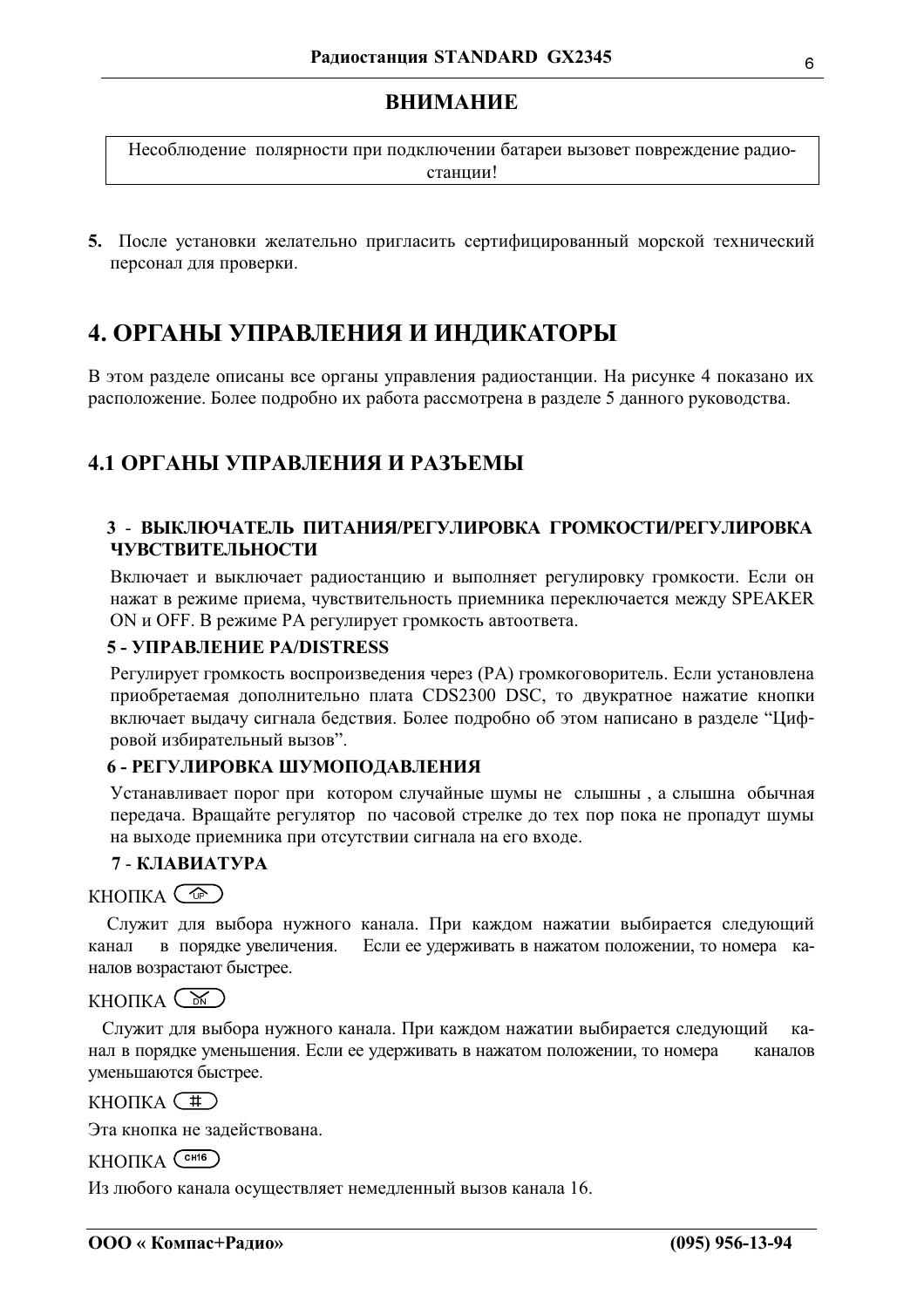## $KHOIIKA$   $(H/L)$

Осуществляет переключение между высокой и низкой мощностью передачи. Не работает на каналах "только с низкой мощностью" и каналах с запретом передачи. Нажатие и удерживание этой кнопки одновременно с нажатием кнопки  $\boxed{\infty}$  изменяет яркость (3 уровня) подсветки жидкокристаллического дисплея и кнопок.

#### KHOIIKA (RD)

СЧИТЫВАЕТ выбранный канал в память радиостанции для сканирования. При повторном нажатии УДАЛЯЕТ запомненный канал из памяти радиостанции.

#### **КНОПКА** (SCMB)

Включает и выключает скремблер (только, если установлен скремблер CVS240).

#### KHOIIKA (PAIAL)

Выполняет переключение радиостанции между режимами радио и РА. Когда установлена приобретаемая дополнительно плата CDS2300, непрерывное нажатие этой кнопки в режиме РА переключает радиостанцию в состояние режима предупреждения. Более подробно об этом в разделе ЦИФРОВОЙ ИЗБИРАТЕЛЬНЫЙ ВЫЗОВ.

#### **КНОПКА** (SCIPS)

Начинает сканирование запрограммированных каналов. Будучи нажатой дважды начинает приоритетное сканирование между запрограммированными каналами. При сканировании каналов погоды, радиостанция переходит в режим предупреждения о погоде.

#### $KHOIIKA$  (CLR)

Нажатие кнопки CLR, возвращает радиостанцию на предыдущий канал из канала 16.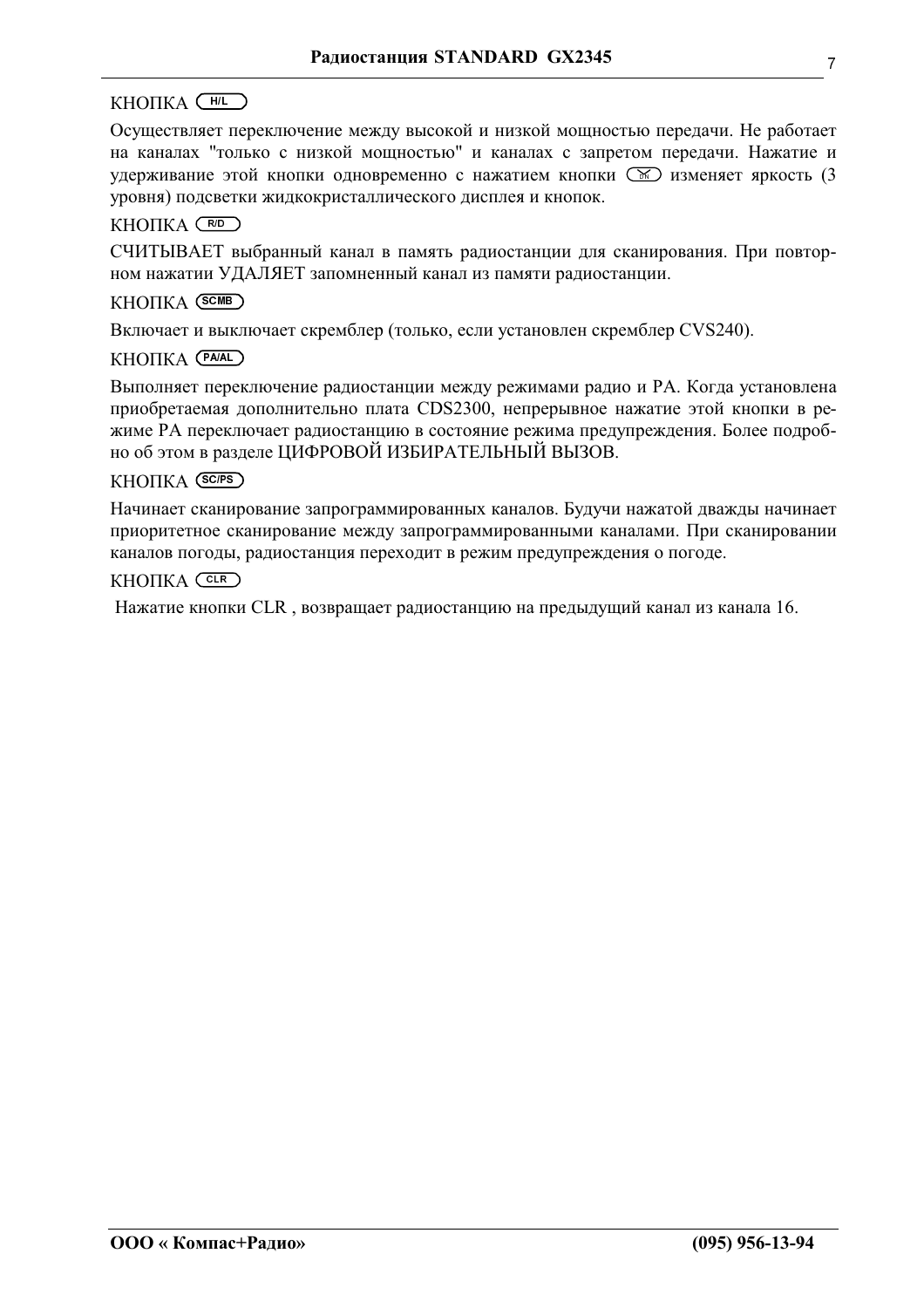



Рисунок 4. Органы управления и разъемы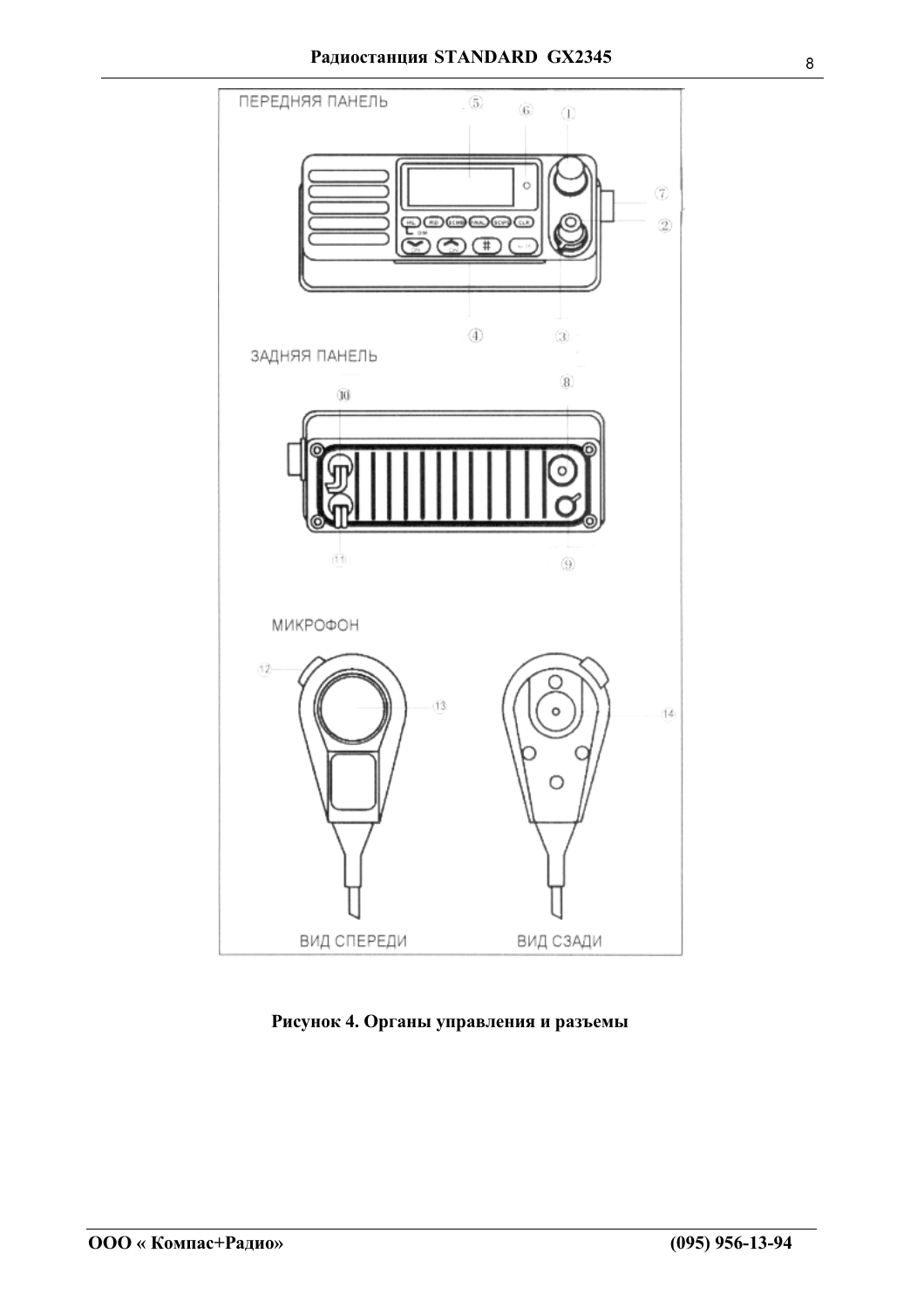#### 1 - ЖИДКОКРИСТАЛЛИЧЕСКИЙ ДИСПЛЕЙ (LCD)

См. раздел 4.2, в котором приведена информация об индикаторах.

2 - СВЕТОДИОД ВКЛЮЧЕНИЯ ТХ/SPK (передача/громкоговоритель) Светится красным цветом во время передачи и зеленым в режиме приема.

#### 4 - ГНЕЗДО ДЛЯ ПОДКЛЮЧЕНИЯ МИКРОФОНА

Служит для подсоединения микрофона к радиостанции.

#### 9 - ГНЕЗДО ДЛЯ ПОДКЛЮЧЕНИЯ АНТЕННЫ

Служит для подсоединения антенны к радиостанции. Используется морская VHF антенна с полным сопротивлением 50 Ом.

#### 10 - ГНЕЗДО ДЛЯ ПОДКЛЮЧЕНИЯ ВНЕШНЕГО ГРОМКОГОВОРИТЕЛЯ

Служит для подсоединения к радиостанции внешнего громкоговорителя. Используйте громкоговоритель с полным сопротивлением 4 или 8 Ом с разъемом RCA).

#### 8 - КАБЕЛЬ ДЛЯ ПОДКЛЮЧЕНИЯ ЭЛЕКТРОПИТАНИЯ ПОСТОЯННОГО ТОКА

Служит для подсоединения радиостанции к источнику питания 13.2 В постоянного тока.

#### 11 -КАБЕЛЬ ДЛЯ ПОДКЛЮЧЕНИЯ ГРОМКОГОВОРИТЕЛЯ PA/DSC/SENSOR/NM

Служит для подсоединения трансляционного громкоговорителя при помощи разъема RCA. Используйте 4 или 8-омный громкоговоритель. Оставшиеся три кабеля могут использоваться только в случае установки платы DSC2300. Более подробно об этом написано в разделе ЦИФРОВОЙ ИЗБИРАТЕЛЬНЫЙ ВЫЗОВ.

#### 12 - КНОПКА РТТ

Выполняет переключение режимов прием/передача

#### 13 - МИКРОФОН

#### 14 - ПОДВЕСНОЙ КРОНШТЕЙН МИКРОФОНА

Когда микрофон помещен на подвесной кронштейн, соединенный с минусом батареи, радиостанция автоматически переключается на канал 16. Эта функция может быть отключена либо размещением микрофона на подвесном кронштейне, не соединенным с минусом батареи, либо выполнением следующей процедуры:

- а. Выкрутите 3 винта с обратной стороны микрофона и снимите заднюю крышку.
- b. Отсоедините черный провод, который соединяет подвесной кронштейн микрофона к задней крышке.
- с. Установите заднюю крышку.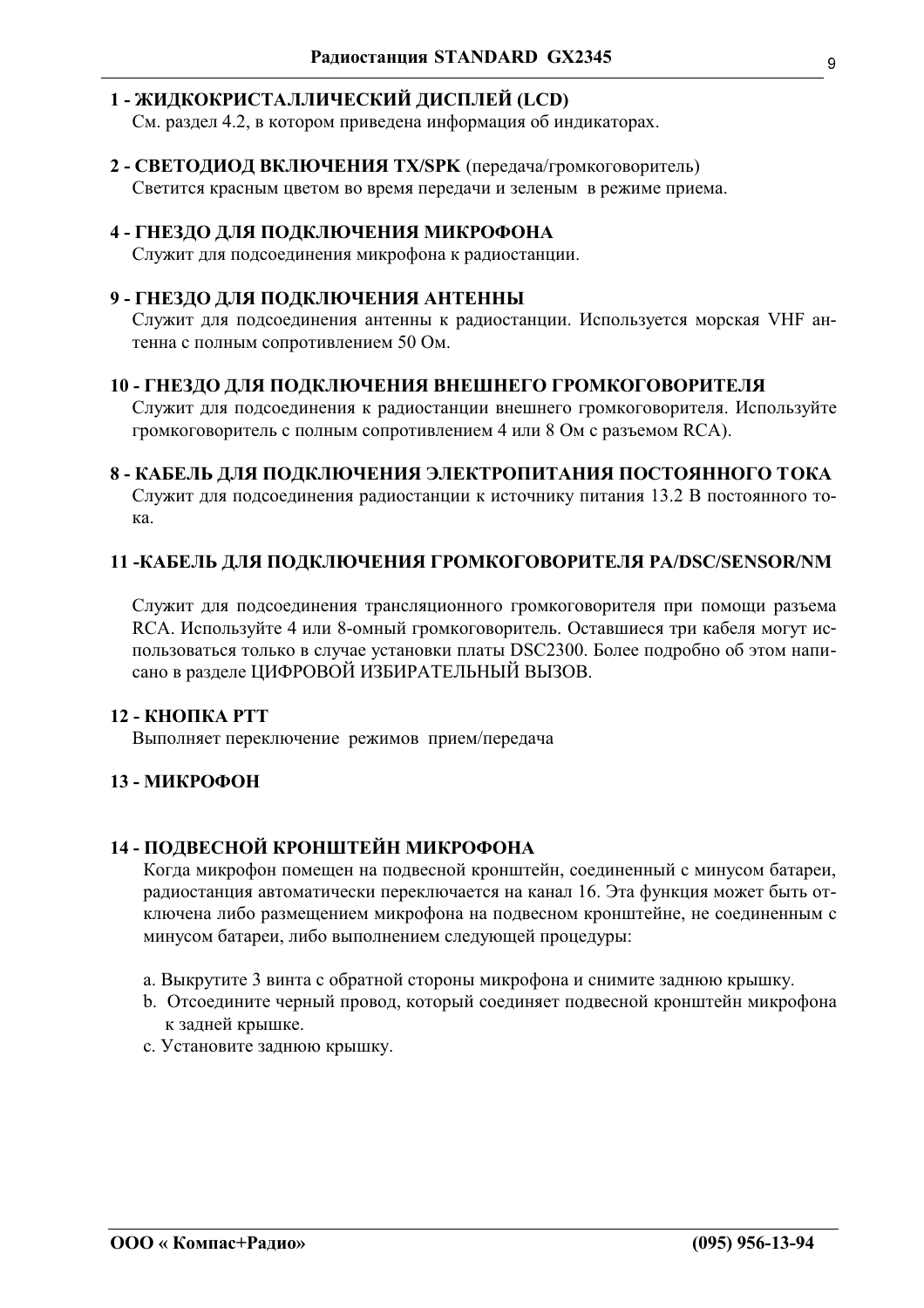# <span id="page-9-0"></span>4.2 ИНДИКАТОРЫ



## Рисунок 5. Индикаторы

| Индикатор HI/LO   | "HI" -<br>Индикатор выходной мощности передатчика  |  |  |  |
|-------------------|----------------------------------------------------|--|--|--|
|                   | 25 ватт, "LO" - 1 ватт.                            |  |  |  |
| Индикатор SIM/DUP | Симплексный (SIM) или дуплексный (DUP) режимы.     |  |  |  |
|                   | См. раздел 5.3.                                    |  |  |  |
| Индикатор МЕМ     | Отображает то, что в памяти радиостанции запомнен  |  |  |  |
|                   | канал для выполнения сканирования.                 |  |  |  |
|                   | Индикация включения речевого скремблера (если он   |  |  |  |
| Индикатор VS      | установлен).                                       |  |  |  |
| Индикатор ЕХР     | Расширенный канал.                                 |  |  |  |
|                   | В режиме трансляции (РА) отображает радиоканал. В  |  |  |  |
| 7-сегметные       | условиях режима предупреждения отображает "con". В |  |  |  |
| индикаторы (I)    | режиме бедствия отображает "dSc".                  |  |  |  |
| 7-сегметные       | Отображают номер канала. В режиме<br>трансляции    |  |  |  |
| индикаторы (II)   | отображает "РА".                                   |  |  |  |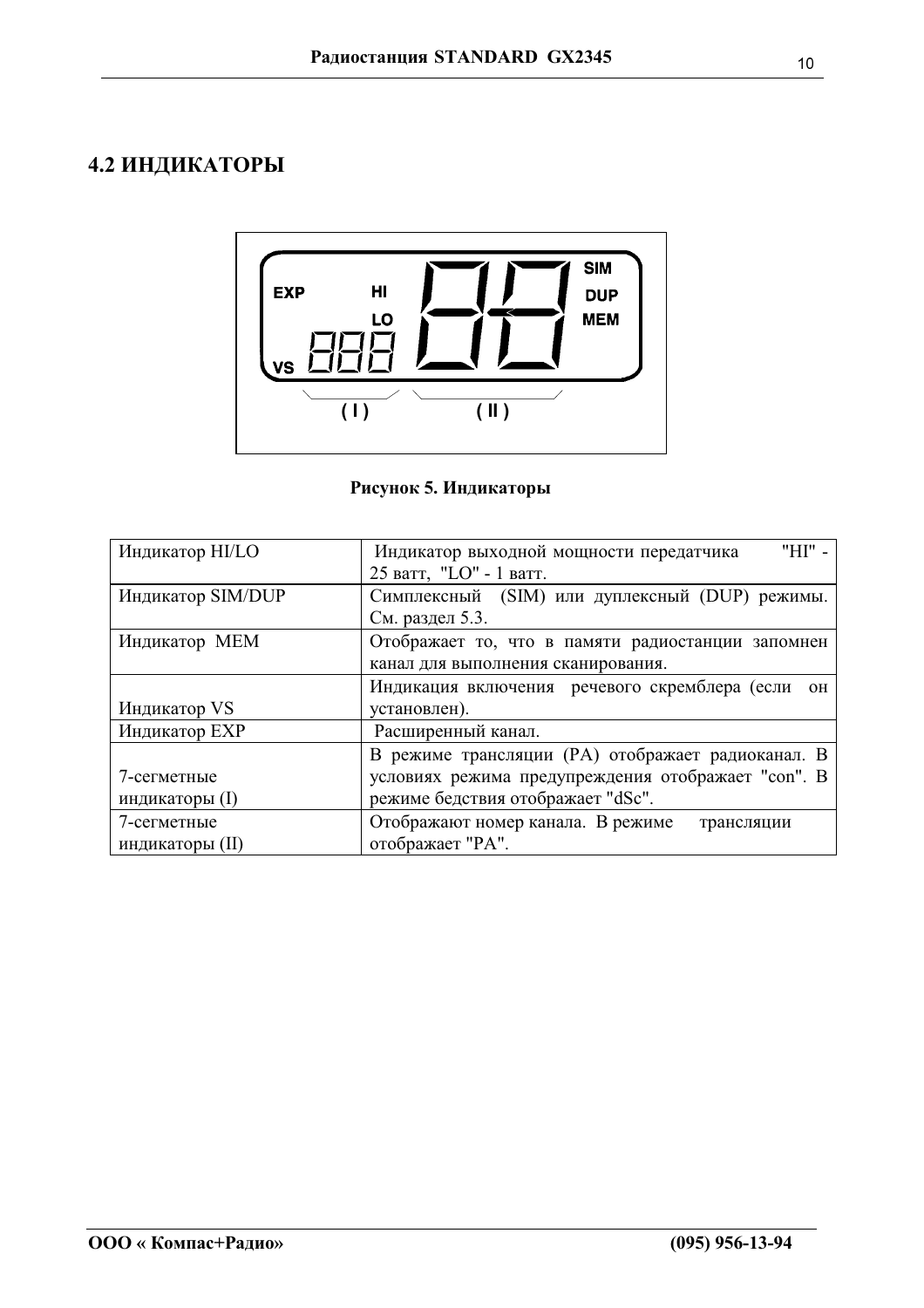# <span id="page-10-0"></span>5. PAGOTA

# $5.1$   $\Pi$ **PHEM**

- 1. После того, как радиостанция установлена (см. раздел 3), удостоверьтесь, что питание и антенна подсоединены правильно.
- 2 Включите питание.
- 3. Установите при помощи регулятора громкости желаемый уровень громкости.
- 4. Поворачивайте ручку шумоподавителя против часовой стрелки до тех пор, пока не станут слышны шумы. Затем, слегка поверните ручку по часовой стрелке, чтобы шумы исчезли. Это является правильной установкой порога шумоподавления.
- 5. Для включения подсветки дисплея и клавиатуры нажмите и удерживайте кнопку Н/L, затем нажмите кнопку DN. Каждое нажатие кнопки DN изменяет интенсивность подсветки (ярко, тускло, выключена).
- 6. Нажмите кнопку СР или DN для выбора желательного канала. Перечень доступных каналов приведен в таблице приложения к руководству пользователя.
- 7. Во время приема сообщения установите желаемый уровень громкости.

# 5.2 ПЕРЕДАЧА

- 1. Перед тем, как начать передачу, проверьте канал и удостоверьтесь, что он свободен.
- 2. Нажмите кнопку РТТ и говорите в микрофон с расстояния от 1 до 2 см. Во время передачи будет светиться светодиод TX/SPK.

# 5.3 ИСПОЛЬЗОВАНИЕ СИМПЛЕКСНОГО/ДУПЛЕКСНОГО КАНАЛА

Обратитесь к приложению руководств пользователя за инструкциями по использованию симплексного и дуплексного каналов.

# 5.4 СКАНИРОВАНИЕ

1. Отрегулируйте шумоподавитель устранения шумов.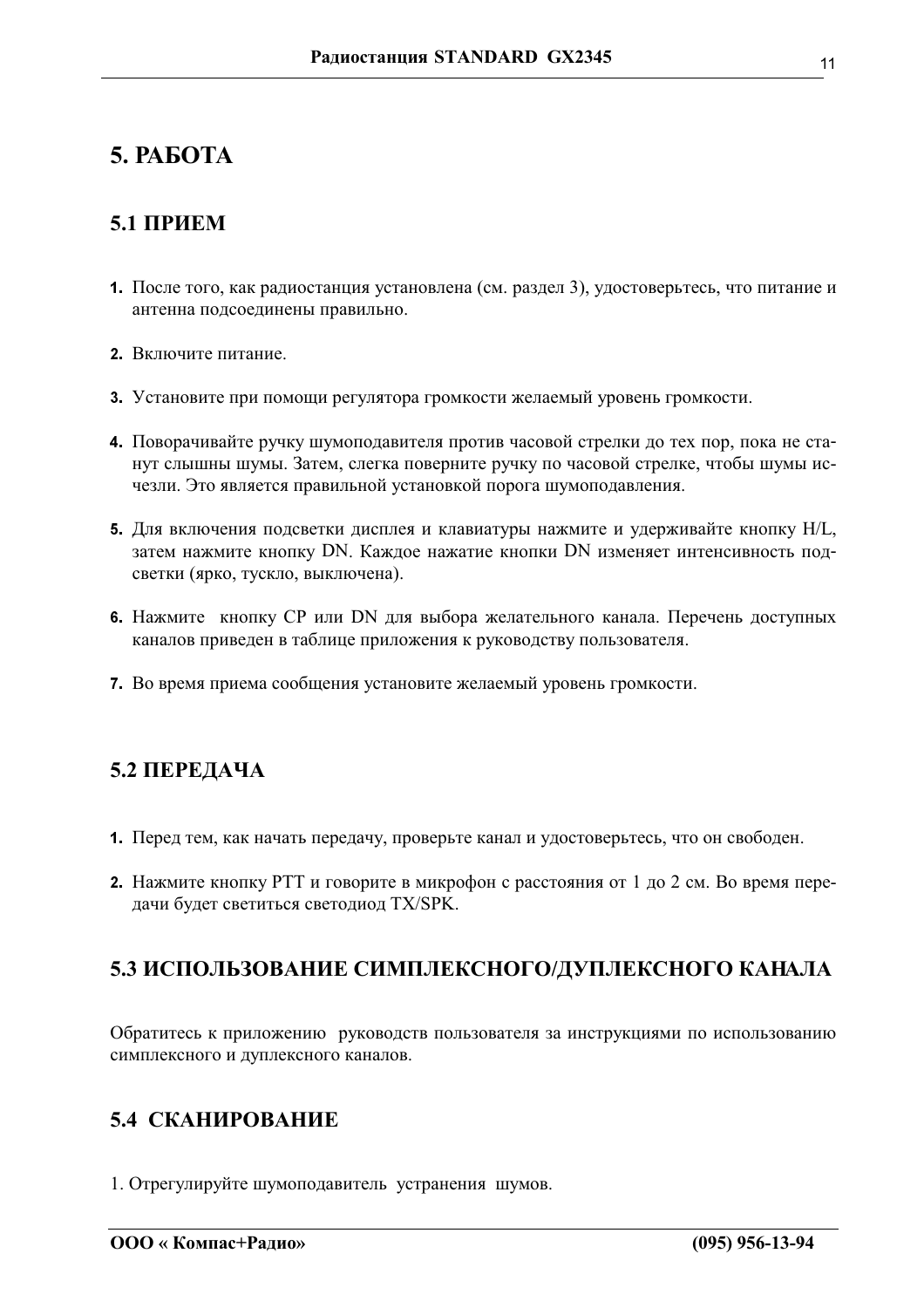- <span id="page-11-0"></span>2. Используя кнопку  $\circled{K}$  или  $\circled{F}$  выберите канал, которые будут сканироваться. Нажмите кнопку CRID для занесения канала в память радиостанции. На дисплее появится индикатор "МЕМ".
- 3. Повторите шаг 2 для всех каналов, которые нужно сканировать.

4. Для УДАЛЕНИЯ канала из памяти радиостанции R/D нажмите кнопку в то время, как запомненный канал отображается на дисплее. С дисплея исчезнет индикатор "МЕМ".

5. Все запрограммированные каналы остаются в памяти радиостанции даже при отключении питания. ПРИМЕЧАНИЕ: если каналы стерлись из памяти при отключении питания, то необходимо заменить резервную батарею.

6. Для начала сканирования нажмите кнопку (SCPS). Сканирование выполняется от меньшего до самого большого номера канала и остановится на канале, на котором будет обнаружена передача.

7. Для остановки сканирования нажмите кнопки Сек), Сеньб или кнопку РТТ.

# 5.5. ПРИОРИТЕТНОЕ СКАНИРОВАНИЕ

- 1. Для выполнения приоритетного сканирования дважды нажмите кнопку (SCPS). Поочередно выполняется сканирование запомненных каналов и канала 16. Канал 16 является приоритетным каналом и он будет сканироваться после каждого запрограммированного канала.
- 2. Например, предположим, что в памяти радиостанции запомнены каналы 06, 07 и 08. Сканирование будет выполняться в следующей последовательности:



3. Когда на одном из запрограммированных каналов принимается сигнал операция сканирования временно приостанавливается. После этого радиостанция начинает операцию двойного контроля, этого канала и канала 16.

# 5.6 АВАРИЙНЫЙ КАНАЛ 16

- 1. Для выбора аварийного канала из любого канала нажмите кнопку Сене).
- 2. Передавайте Ваш аварийный сигнал таким же образом, как и по обычному каналу. Если Вы не можете ни с кем связаться по каналу 16, переключитесь на другой канал.
- 3. Для возврата с канала 16 на предыдущий канал нажмите кнопку СССР.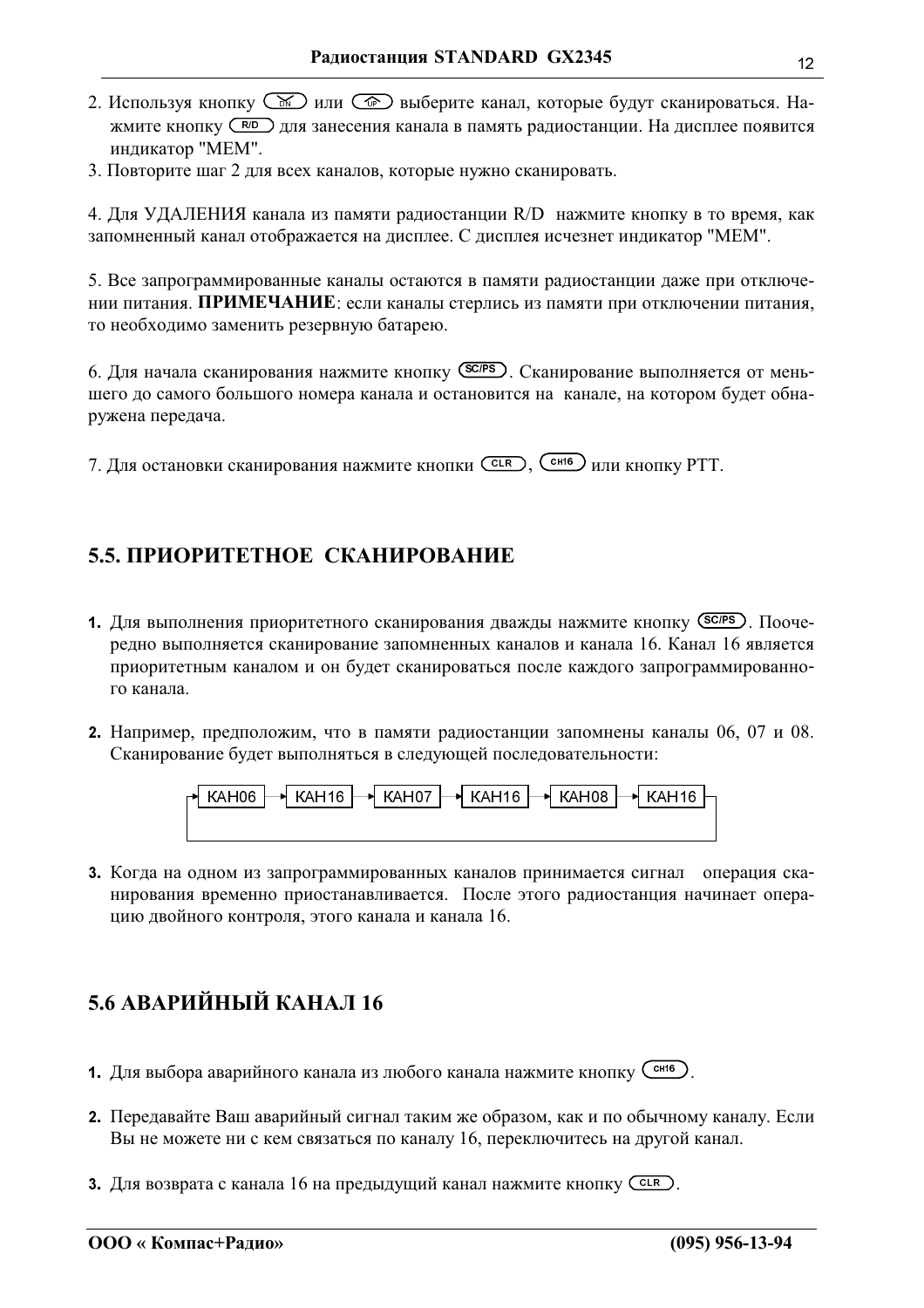<span id="page-12-0"></span>4. Смотрите приложение к руководству пользователя, где приводится дополнительная информация по работе на аварийном канале.

# 5.7 РЕЖИМ ТРАНСЛЯЦИИ (РА)

У радиостанции есть возможность работы в режиме трансляции с автоответом. Для использования в этом режиме к радиостанции должен быть подключен внешний трансляционный громкоговоритель с разъемом RCA (4 или 8-омный). Информация о его подсоединении приводится на рис. 3 в разделе 3.

Для работы в режиме трансляции:

- 1. Установите порог шумоподавления в положение, в котором будут устранены шумы. Прежде чем выбрать режим трансляции, в радиостанции должно быть установлено шумоподавление или через громкоговоритель будут слышны тональные сигналы. Эти тональные сигналы предупреждают пользователя, когда при нахождении в режиме трансляции осуществляется прием передачи.
- 2. Нажмите кнопку (РАЈАL). Отключается работа приемника и радиостанция переходит в режим трансляции. На дисплее отображается:



Последний канал

- 3. Нажмите кнопку РТТ и говорите в микрофон. Ваш голос будет слышен через внешний громкоговоритель PA. При помощи регулятора PA/DISTRESS установите нужный уровень громкости.
- 4. У радиостанции есть функция автоответа. Для того, чтобы слышать ответ через внешний PA громкоговоритель, настройте регулятор VOLUME. Звук будет слышен через внутренний громкоговоритель.
- 5. Для возврата к обычной работе радиостанции нажмите кнопку (РАИL).

# 5.8 ВЫПОЛНЕНИЕ ТЕЛЕФОННЫХ ЗВОНКОВ

Инструкции о выполнении телефонных звонков при помощи Вашей радиостанции приводятся в приложении к руководству пользователя.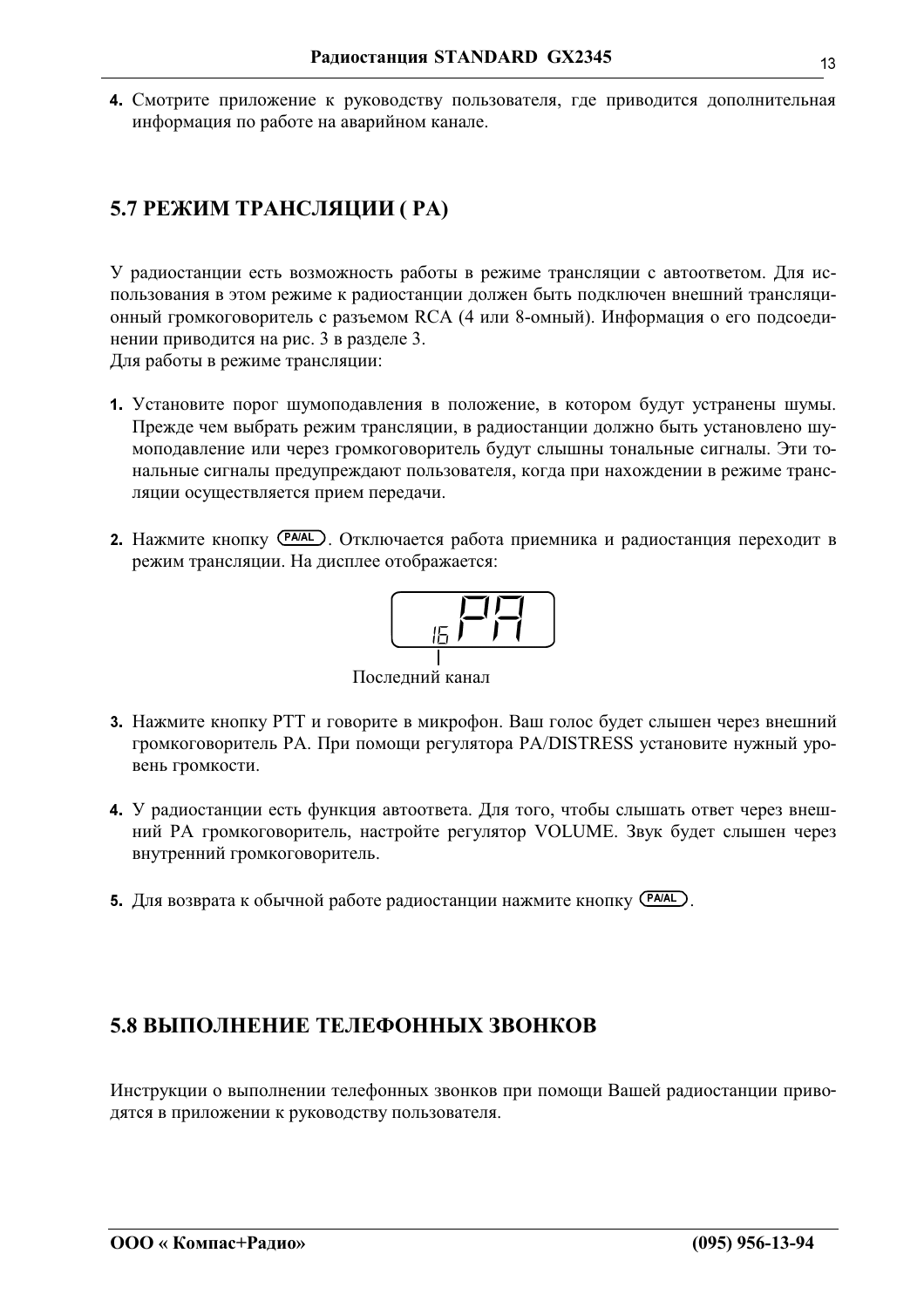# <span id="page-13-0"></span>6. ЦИФРОВОЙ ИЗБИРАТЕЛЬНЫЙ ВЫЗОВ

# 6.1 ОСНОВНЫЕ ПОЛОЖЕНИЯ

Цифровой избирательный вызов (DSC) - это способ вызова другого корабля избирательно и автоматически. DSC посылает информацию избирательного вызова, специальные аварийные сигналы (для GX2345S) с использование цифровой техники. DSC помогает облегчать выдачу голосового сообщения о бедствии и вызов канала 16.

Для работы DSC должна быть установлена плата CDS2300.

У радиостанции есть два типа DSC:

• Сигнал бедствия (класс С)

Посылает сигнал бедствия в канал 70 с корабельной SSID всем радиостанциям, оборудованным возможностью приема DSC. Будучи подсоединенным к большинству навигационных приборов с NMEA0183 (типа GPS или LORAN), будет посылать координаты корабля (широту и долготу).

• Состояния для выдачи сигнала предупреждения

В зависимости от типа установленных датчиков, подключенных к радиостанции, выполняет контроль состояния корабля на наличие возгорания, затопления, кражи со взломом и т.д. В случае обнаружения состояний тревоги, радиостанция посылает SSID корабля конкретной запрограммированной станции и в это же время из громкоговорителя радиостанции раздается громкий звуковой сигнал. Можно также подключить внешние устройства для выдачи сигналов тревоги типа 12В сирены или источника стробированного света, которые буду активизироваться при наличии тревоги.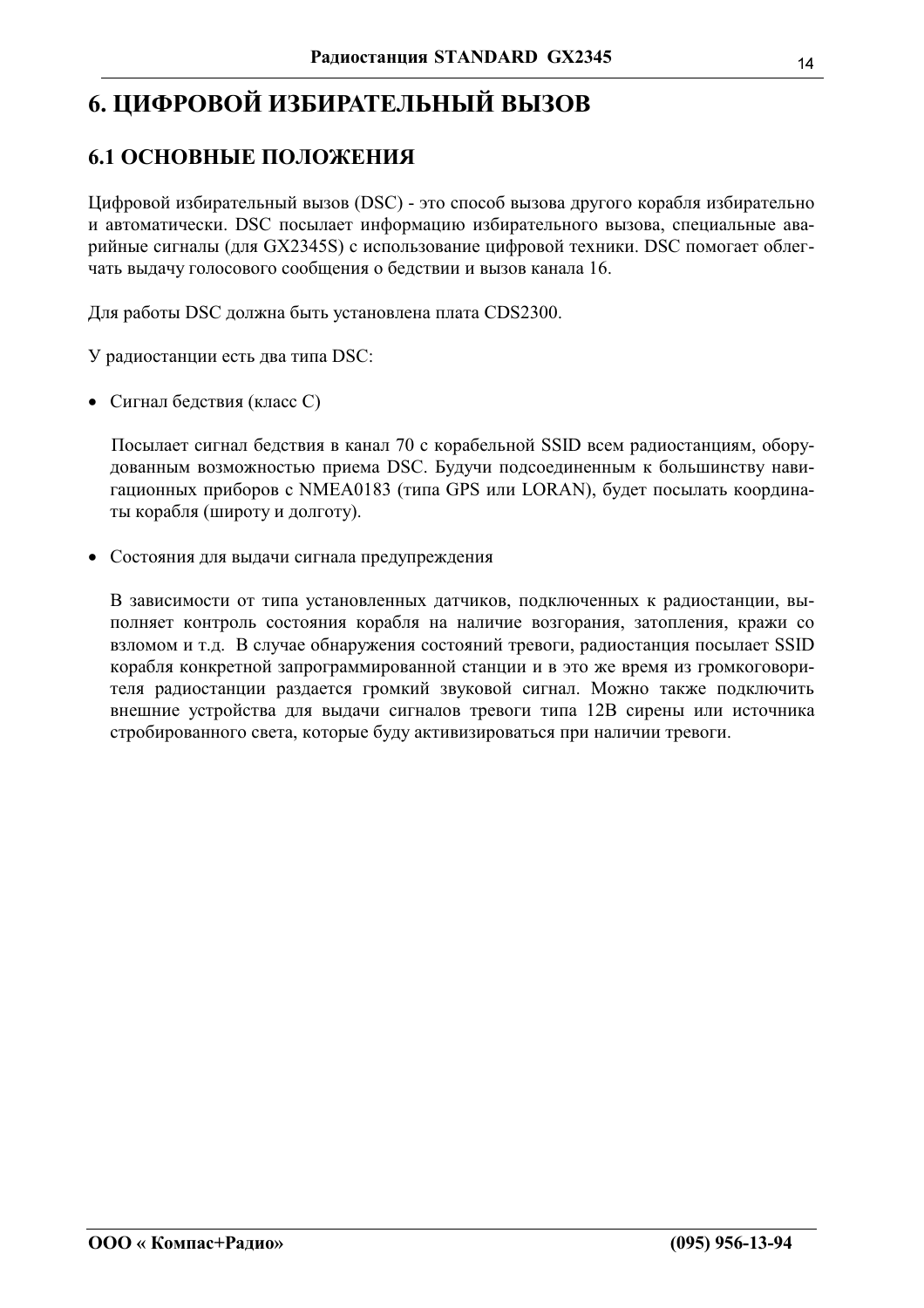# <span id="page-14-0"></span>6.2 ПОДСОЕДИНЕНИЯ

Для использования с DSC с задней стороны радиостанции есть три маркированных разъема (см. Рисунок 6).



Рисунок 6. Подсоединение DSC

1 Разъем NMEA

## **ВНИМАНИЕ**

Вскрытие радиостанции и выполнение измерений напряжения должны производиться сертифицированным техническим персоналом.

Подсоединяется к навигационному прибору (типа GPS или LORAN), имеющему возможность выдавать информацию NMEA0183. После того, как выполнены соединения, включите радиостанцию и при помощи вольтметра измерьте напряжение на JU02 (его расположение показано на Рисунке 7). Удостоверьтесь, что при отсутствии данных, напряжение на JU02 равно 5В. Если напряжение ниже, то входная полярность NMEA обратная; поменяйте полярность и повторно выполните замер напряжения.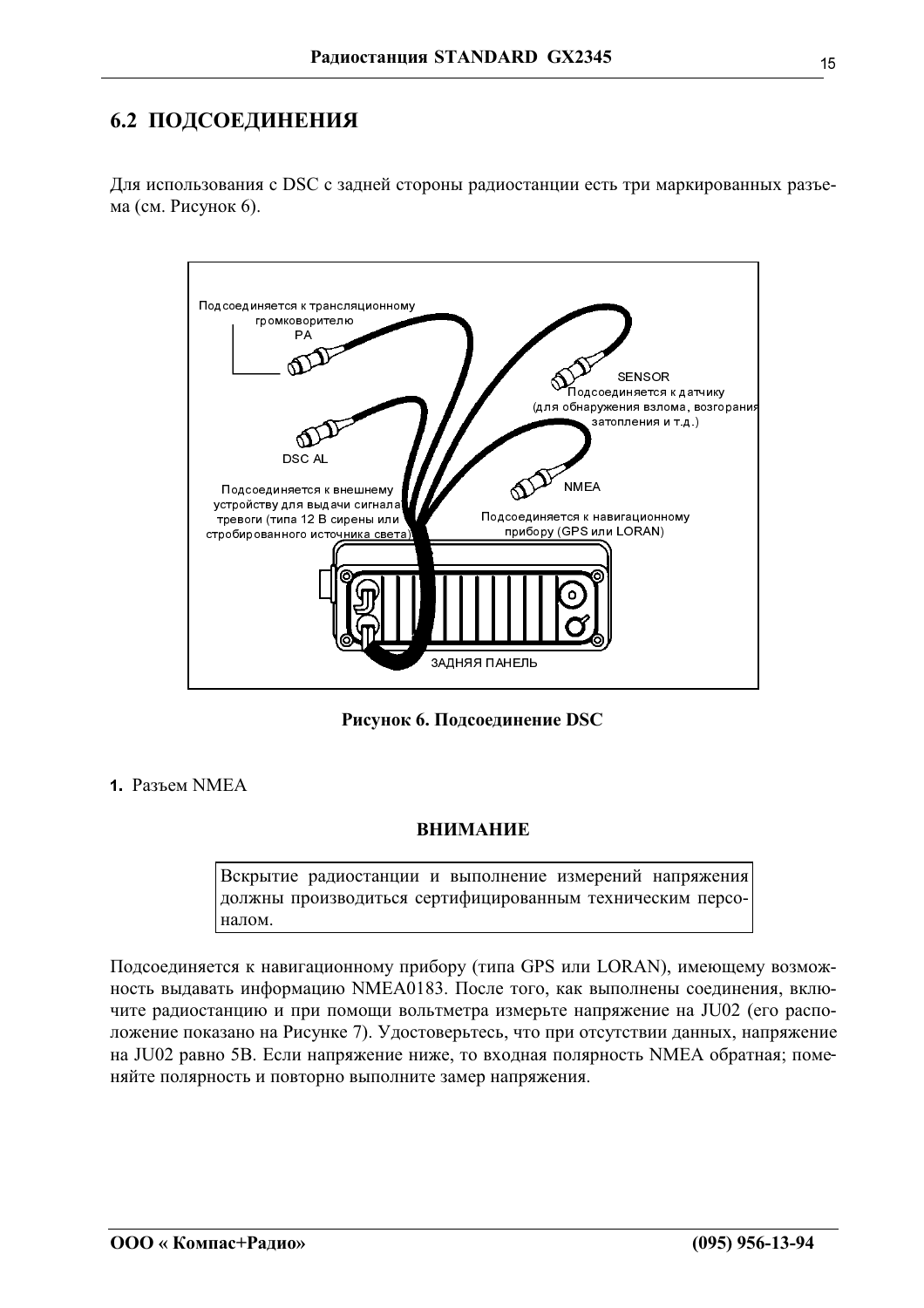

Рисунок 7. Расположение JU02

- а. Поддерживаемые форматы
- $\bullet$  GPS

| ИДЕНТИФИКАТОР ПРЕДЛОЖЕНИЯ | <b>ОПИСАНИЕ</b>        |
|---------------------------|------------------------|
| GPGLL                     | Только местоположение  |
| GPRMC,A                   | Местоположение и время |
| GPRMB. A                  | см. GPRMC, A           |

 $\bullet$  LORAN

| ИДЕНТИФИКАТОР ПРЕДЛОЖЕНИЯ | ОПИСАНИЕ              |
|---------------------------|-----------------------|
| LCGLL                     | Только местоположение |
| LCRMA, A                  | Только местоположение |
| LCRMB. A                  | см. LCRMA, A          |

## **b.** Описание электрической части

| <b>  ТИП РАЗЪЕМА</b>               | Стандартная вилка выходного<br>шнура<br>электропроигрывателя RCA |
|------------------------------------|------------------------------------------------------------------|
|                                    |                                                                  |
| СИГНАЛЬНЫЕ ЛИНИИ                   | А=экран                                                          |
|                                    | В=жила                                                           |
|                                    |                                                                  |
| ВХОДНОЕ СОПРОТИВЛЕНИЕ ПРИЕМ- 600Ω  |                                                                  |
| <b>НИКА</b>                        |                                                                  |
| ВХОДНАЯ ЧУВСТВИТЕЛЬНОСТЬ ПРИ- +2.0 |                                                                  |
| <b>ЕМНИКА</b>                      |                                                                  |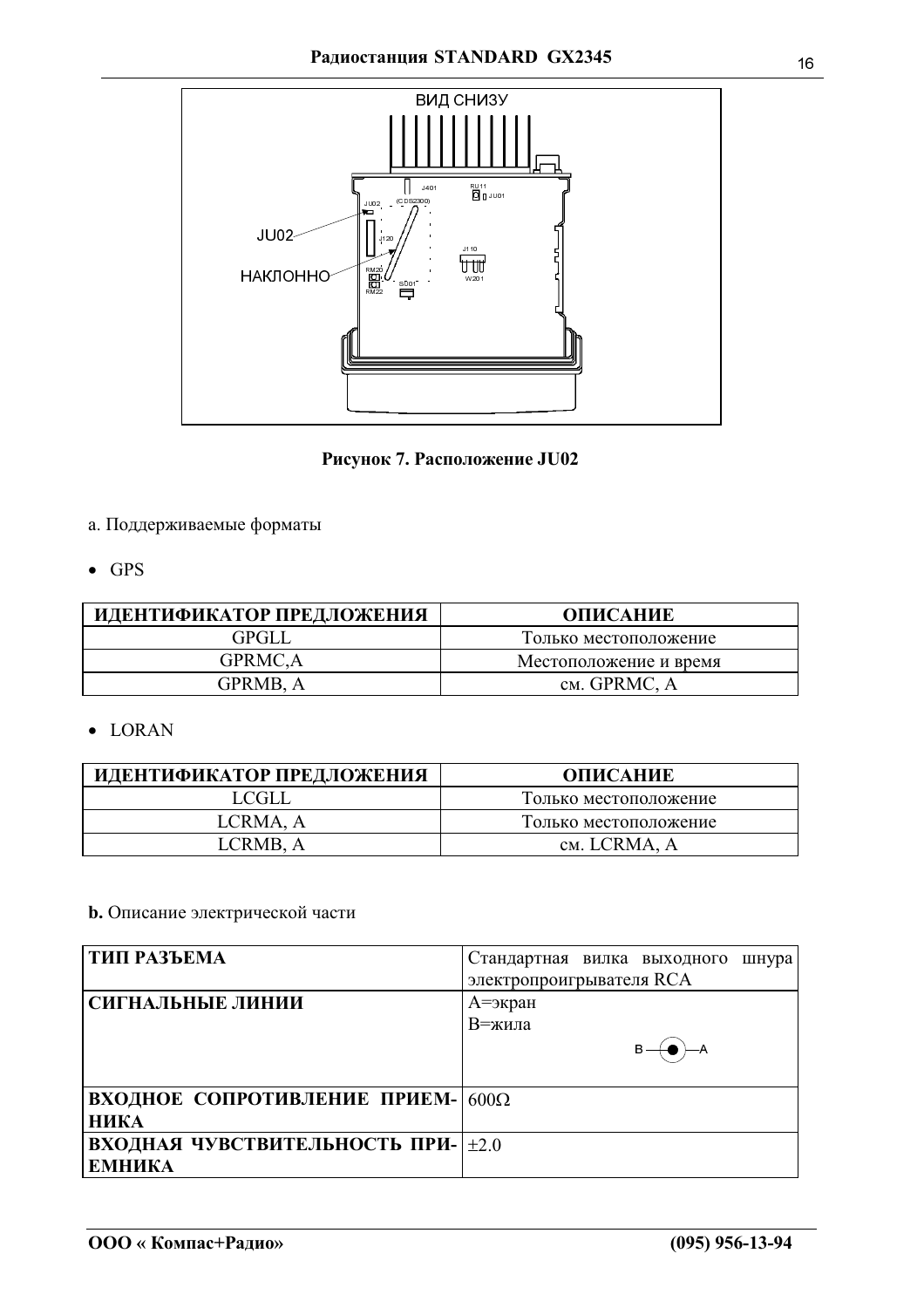

#### Рисунок 8. Входная цепь приемника

#### 2. Разъем SENSOR

Служит для подсоединения датчиков, служащих для обнаружения различных условий, вызывающих выдачу сигнала предупреждения. Используемые датчики должны быть с нормально разомкнутыми контактами (N.O.), замыкающимися при срабатывании.

- А. Примеры датчиков:
- Выключатель с магнитным контактом
- Трюмный выключатель
- Тепловой датчик



#### Рисунок 9. Подсоединение датчиков

3. Разъем DSC AL

Служит для подсоединения к 12 В сирене или источнику стробированного света, которые включаются в случае, если срабатывает датчик тревоги или при выдаче сигнала бедствия.



Рисунок 10. Подсоединение источника сторобированного света и 12 В сирены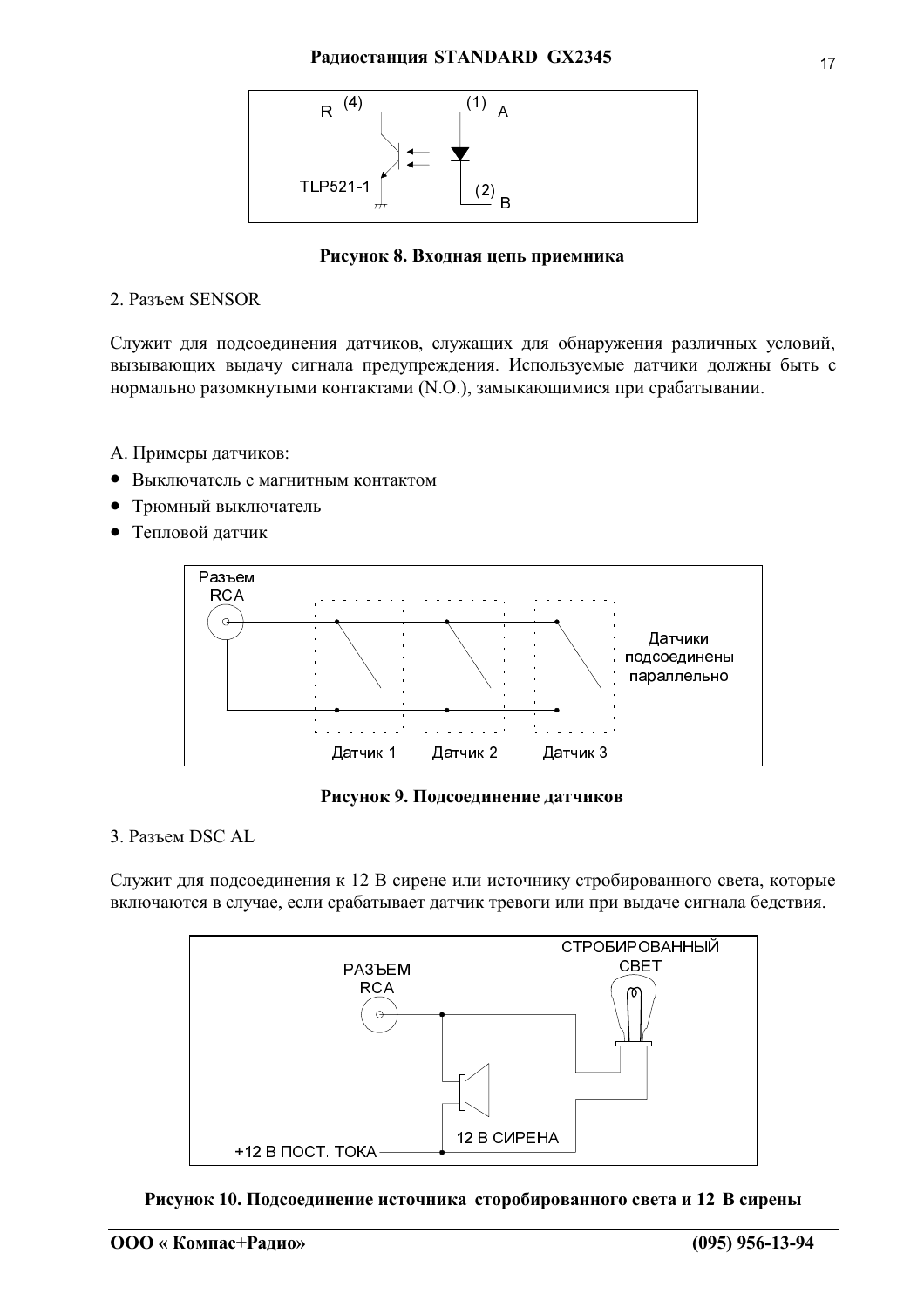# <span id="page-17-0"></span>6.3 ВЫДАЧА СИГНАЛА БЕДСТВИЯ

#### 6.3.1 Программирование номера SSID и навигационного устройства

- 1. При включении радиостанции нажмите и удерживайте кнопку (SCMB).
- **2.** Нажимайте кнопку  $\overline{\mathbb{CP}}$  до тех пор, пока не будет отображено меню DSC:



**3.** Нажмите кнопку (RID) для ввода меню программирования номера SSID. На дисплее будет отображена первая позиция цифры.



4. Для выбора первой цифры номера SSID нажимайте кнопку CP или CD . Например, номер SSID корабля "366321405", введите цифры в следующем порядке:

| Цифра SSID          |   |  | ∼                        |  |  |
|---------------------|---|--|--------------------------|--|--|
| циф-   .<br>Позиция | ∽ |  | $\overline{\phantom{0}}$ |  |  |
| pы                  |   |  |                          |  |  |

Первой должна быть запрограммирована "3":



- 5. Для перехода к следующей позиции цифры нажмите кнопку (RD).
- 6. Нажимайте кнопку  $\circled{f}$ или  $\circled{f}$ для установки второй цифры.
- 7. Повторяйте шаги 5 и 6 до тех пор, пока не будут установлены все 9 цифр номера SSID.
- 8. Нажмите кнопку (RD) для ввода меню навигационного прибора:

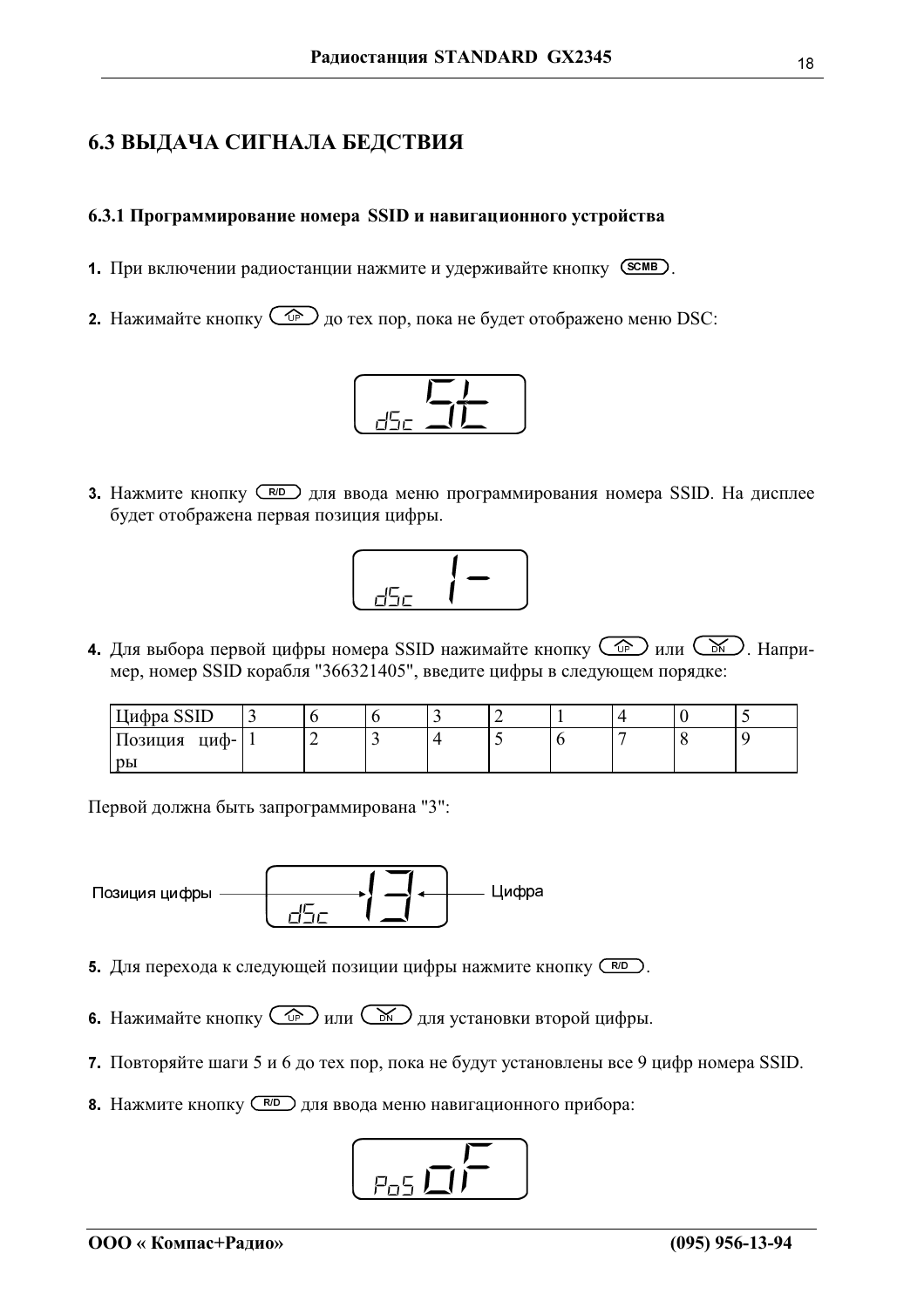<span id="page-18-0"></span>9. Если к заднему разъему NMEA подключены приборы GPS или LORAN, нажмите кнопку CPS для их активизации. На дисплее будет отображено "ON". Если GPS или LORAN не подсоединены, то нажимайте кнопку  $\mathbb{CP}$  до тех пор, пока на дисплее не будет отображено "ОҒ".

10. Нажмите кнопку (RID) для возврата к изображению, которое было в шаге 4.

11. Выключите радиостанцию.

#### 6.3.2 Работа

Для того, чтобы послать сигнал бедствия DSC (только в аварийном случае), выполните следующее:

- 1. Включите радиостанцию.
- 2. В течение 0.5 секунд нажмите дважды PA/DISTRESS CONTROL.
- 3. Радиостанция начнет посылать сигнал бедствия по каналу 70, местоположение корабля и время UTC (если подсоединен навигационный прибор) поочередно всем радиостанциям, снабженным DSC. На дисплее отображается:



- 4. Не зависимо от установленного уровня громкости через громкоговоритель будет слышен громкий сигнал.
- 5. После того, как сигнал послан, радиостанция автоматически контролирует канал 16 для обнаружения какого-либо ответного сигнала от других кораблей. На дисплее отображается:



6. Если ответный сигнал принят, для ответа нажмите кнопку РТТ или СССКО.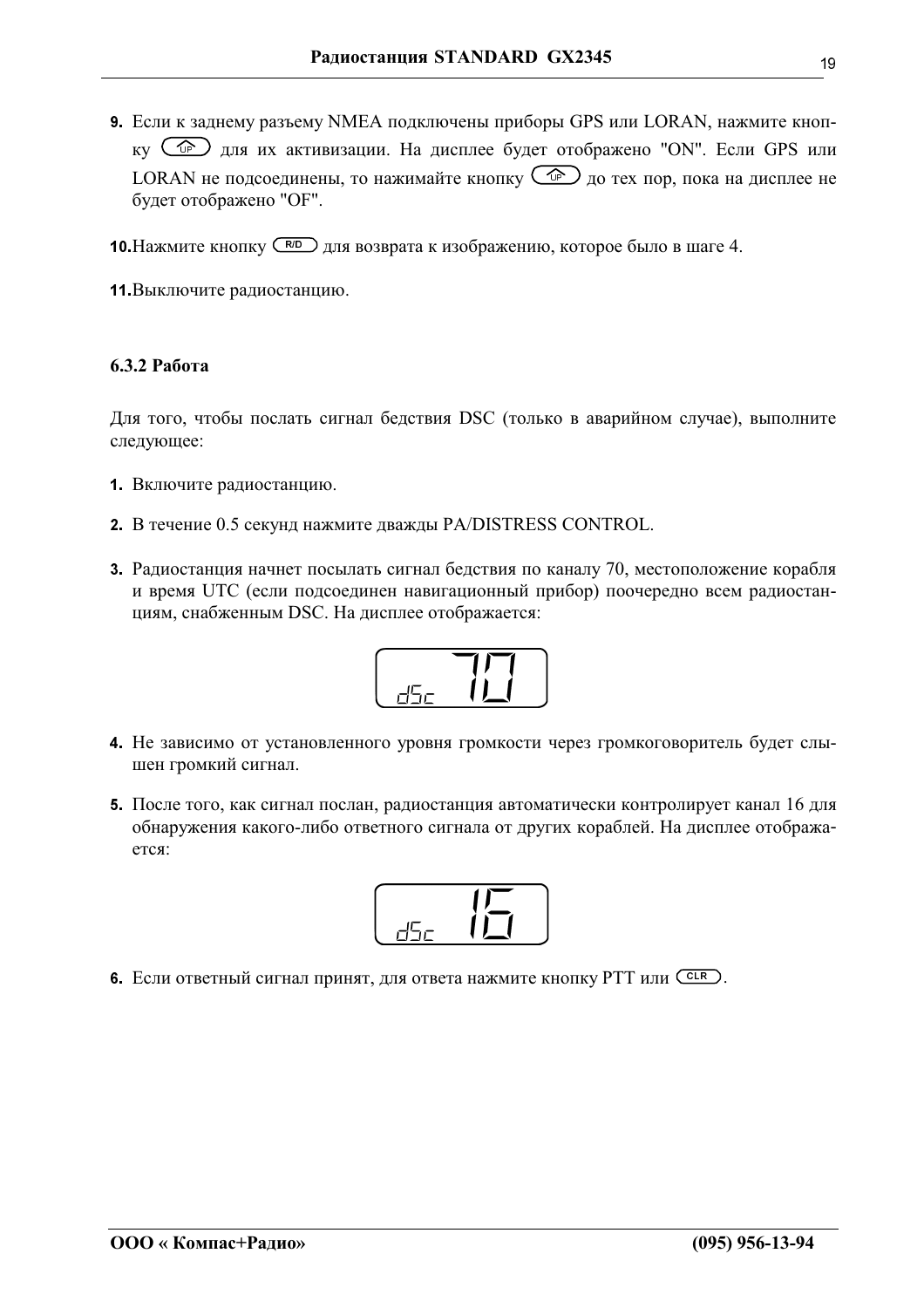# <span id="page-19-0"></span>6.4 УСЛОВИЯ ДЛЯ ВЫДАЧИ СИГНАЛА ПРЕДУПРЕЖДЕНИЯ

#### 6.4.1 Программирование

#### ПРИМЕЧАНИЕ

Перед выполнением нижеследующих пунктов должен быть запрограммирован номер SSID корабля.

- 1. При включении радиостанции нажмите и удерживайте кнопку (SCMB).
- **2.** Нажимайте кнопку  $\overline{\mathbb{CP}}$  до тех пор, пока не появится меню CON:



**3.** Нажмите кнопку (RD) для ввода меню программирования CON SSID.



4. Нажимайте кнопку  $\circled{C_{\mathbb{P}}}\circled{H\mathbb{P}}$  или  $\circled{K}\circled{H\mathbb{P}}$  для выбора первой цифры номера SSID (этот номер является номером SSID станции, который принимает исключительно сигнал предупреждения о наличии определенных условий с Вашего корабля). Например, если номер SSID другой станции «366416202», то расположение цифр следующее:

| Цифра SSID      | ັ |  | . |  |  |  |
|-----------------|---|--|---|--|--|--|
| циф-<br>Позиция |   |  |   |  |  |  |
| pы              |   |  |   |  |  |  |

Первой должна быть запрограммирована цифра «З».

- **5.** Нажмите кнопку (RD) для перехода к следующей цифре.
- 6. Нажимайте кнопку  $\circled{f}$ или  $\circled{f}$ для установки второй цифры.
- 7. Повторяйте шаги 5 и 6 до тех пор, пока не будут установлены все 9 цифр номера CON SSID.
- 8. Нажмите кнопку (RD) для возврата к изображению, которое было в шаге 4.
- 9. Выключите радиостанцию.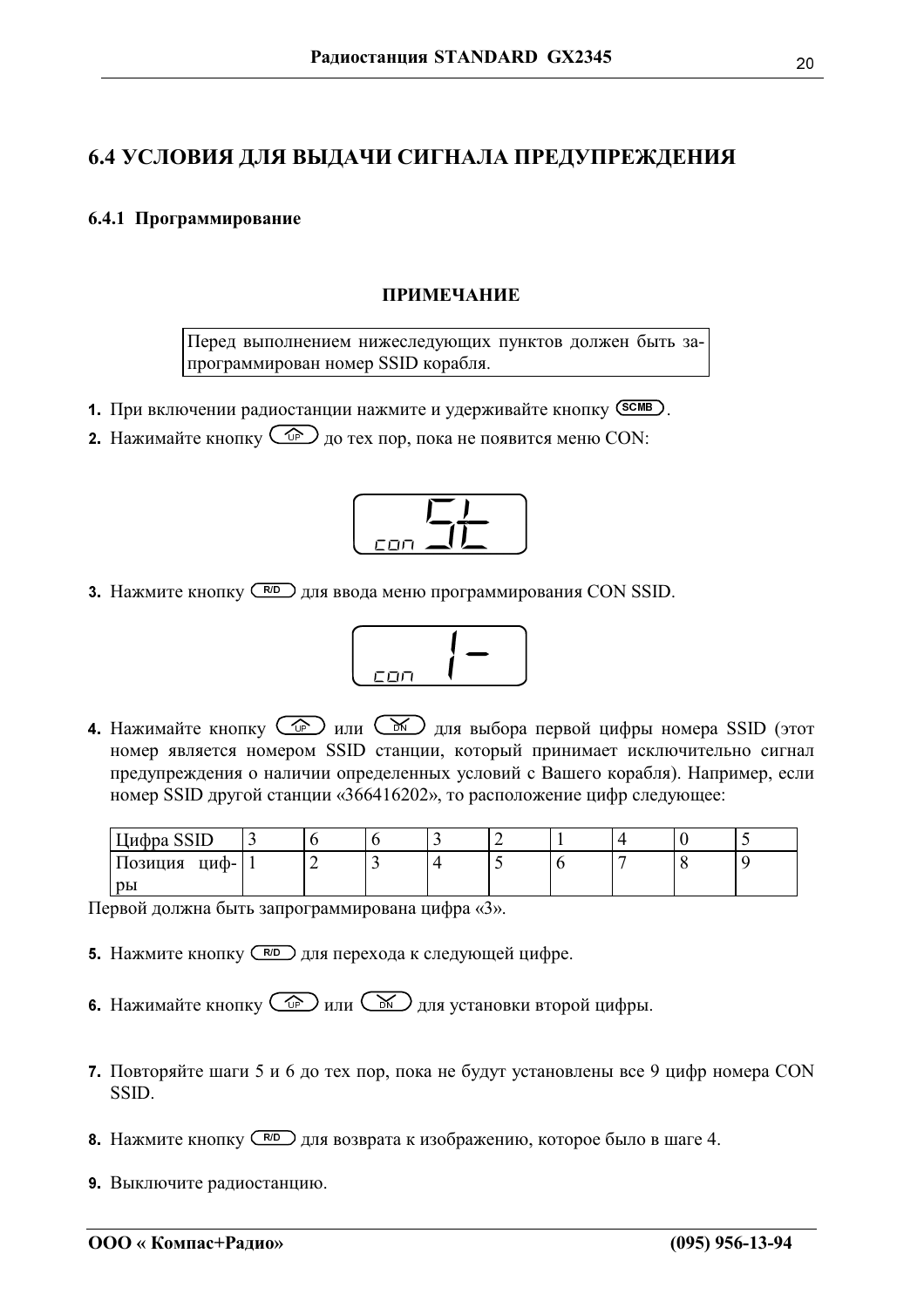#### <span id="page-20-0"></span> $6.4.2$  Работа

- 1. Проверьте, чтобы все датчики были подключены к разъему SENSOR с задней стороны радиостанции. Датчики должны быть нормально разомкнутыми и, когда судно находится в гавани, замыкаться при наличии условий, отличных от нормы.
- 2. Включите радиостанцию.
- 3. Поставьте регулятор шумоподавления в положение, в котором не будут слышны случайные шумы.
- 4. Нажмите и удерживайте кнопку (РА/АL) в течение более 3 секунд.
- 5. Работа радиостанции прекратится и на дисплее появится следующее:



- 6. Когда датчики обнаруживают условия, отличающиеся от нормы (возгорание, кражу со взломом, затопление и т.д.) в течение промежутка времени, превышающего 30 секунд, радиостанция поочередно передает сигнал предупреждения станциям, чьи SSID запрограммированы в Вашей станции и независимо от установленного уровня громкости, будет слышен громкий сигнал предупреждения. Если к радиостанции подсоединены внешние устройства для выдачи сигнала тревоги (типа 12 Вольтовой сирены и источника стробируемого света), они также будут включены.
- 7. Для сброса состояния тревоги нажмите кнопку РТТ или СССР.

# 7. ОБСЛУЖИВАНИЕ

Исключительное качество твердотельных элементов, используемых в радиостанции обеспечит многие годы ее непрерывного использования. Соблюдение следующих мер предосторожности предотвратит повреждение радиостанции.

- 1. Никогда не нажимайте кнопку РТТ, если к антенному гнезду не подключена антенна или соответствующий эквивалент нагрузки.
- 2. Проверяйте, чтобы питающее напряжение было не выше 16 В и не ниже 11 В.

Если все же у Вас возникли проблемы, используйте приведенную ниже таблицу с перечнем характерных неисправностей и способов их устранения.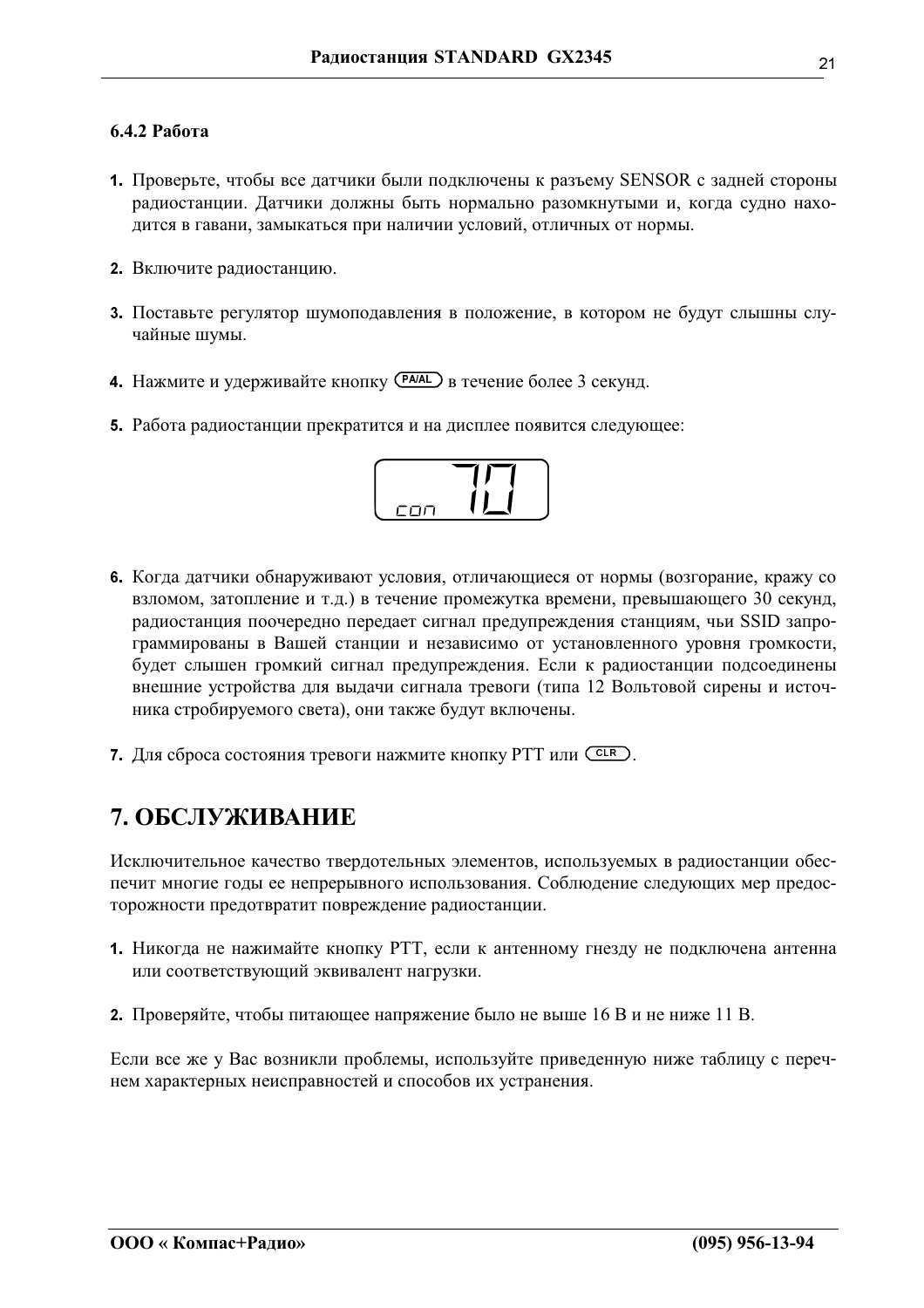# ТАБЛИЦА ХАРАКТЕРНЫХ НЕИСПРАВНОСТЕЙ И

| СПОСОБОВ ИХ УСТРАНЕНИЯ                      |                                                    |                                  |  |  |  |  |  |  |
|---------------------------------------------|----------------------------------------------------|----------------------------------|--|--|--|--|--|--|
| <b>BHEIMHEE</b>                             | <b>ВЕРОЯТНАЯ</b>                                   | СПОСОБ                           |  |  |  |  |  |  |
| <b>ПРОЯВЛЕНИЕ</b>                           | ПРИЧИНА                                            | <b>УСТРАНЕНИЯ</b>                |  |  |  |  |  |  |
| 1                                           | $\mathbf{2}$                                       | 3                                |  |  |  |  |  |  |
| Не включается питание ра-                   | Отсутствует<br>напряжение                          | Проверьте шнур электропитания    |  |  |  |  |  |  |
| диостанции                                  | питания или сгорел предо-                          | или замените предохранитель с    |  |  |  |  |  |  |
|                                             | хранитель                                          | номиналом 6 А 250 В              |  |  |  |  |  |  |
| При подсоединении к ис-                     | Неправильная<br>полярность                         | Проверьте, чтобы красный про-    |  |  |  |  |  |  |
| электропитания<br>точнику                   | подключения                                        | вод был подсоединен к положи-    |  |  |  |  |  |  |
| перегорает предохранитель                   |                                                    | тельной клемме батареи, а чер-   |  |  |  |  |  |  |
|                                             |                                                    | ный - к отрицательной. Если      |  |  |  |  |  |  |
|                                             |                                                    | предохранитель тем не менее      |  |  |  |  |  |  |
|                                             |                                                    | продолжает перегорать, обрати-   |  |  |  |  |  |  |
|                                             |                                                    | тесь к Вашему дилеру.            |  |  |  |  |  |  |
| Во время работы двигателя Шумы двигателя.   |                                                    | Перенесите шнур электропита-     |  |  |  |  |  |  |
| из громкоговорителя слыш-                   |                                                    | ния подальше от двигателя. На    |  |  |  |  |  |  |
| ны хлопающие и жужжа-                       |                                                    | шнур электропитания установи-    |  |  |  |  |  |  |
| щие шумы.                                   |                                                    | те шумоподавитель. Измените      |  |  |  |  |  |  |
|                                             |                                                    | сопротивление проводов свечи     |  |  |  |  |  |  |
|                                             |                                                    | и/или<br>зажигания<br>установите |  |  |  |  |  |  |
|                                             |                                                    | фильтр от сетевых радиопомех.    |  |  |  |  |  |  |
| Разъем внешнего громкого-                   | Несоответствующий разъем                           | К гнезду внешнего громкогово-    |  |  |  |  |  |  |
| ворителя<br>подходит<br>He<br>К             | или громкоговоритель.                              | рителя подходят только вилки     |  |  |  |  |  |  |
| гнезду.                                     |                                                    | выходного шнура электропроиг-    |  |  |  |  |  |  |
|                                             |                                                    | рывателя RCA.                    |  |  |  |  |  |  |
| Нет приема радиопередач.                    | Режим канала.                                      | Радиостанция может быть пере-    |  |  |  |  |  |  |
|                                             |                                                    | ключена на дуплексный канал      |  |  |  |  |  |  |
|                                             |                                                    | предназначенный для радиоте-     |  |  |  |  |  |  |
|                                             |                                                    | лефонной связи корабль - берег.  |  |  |  |  |  |  |
|                                             |                                                    | Для дуплексных каналов ото-      |  |  |  |  |  |  |
|                                             |                                                    | бражается " DUP".                |  |  |  |  |  |  |
| Передача<br>выполняется Антенна             |                                                    | Проверьте антенну или проверь-   |  |  |  |  |  |  |
| только с низкой мощно-                      |                                                    | те работу радиостанции с другой  |  |  |  |  |  |  |
| стью.                                       |                                                    | Если проблема не<br>антенной.    |  |  |  |  |  |  |
|                                             |                                                    | устраняется обратитесь к Ваше-   |  |  |  |  |  |  |
|                                             |                                                    | му дилеру.                       |  |  |  |  |  |  |
|                                             | При отключении электро- Неисправна внутренняя ба-  | Свяжитесь с Вашим дилером.       |  |  |  |  |  |  |
| питания каналы сканирова- тарея.            |                                                    |                                  |  |  |  |  |  |  |
| ния и номера DSC ID не                      |                                                    |                                  |  |  |  |  |  |  |
| сохраняются в памяти.                       |                                                    |                                  |  |  |  |  |  |  |
|                                             | При выборе режима транс- Регулировка шумоподавле-  | Установите правильно уровень     |  |  |  |  |  |  |
|                                             | ляции из громкоговорителя ния. Радиостанция прини- | шумоподавления в (см. Раздел     |  |  |  |  |  |  |
| слышны тональные сигна- мает радиопередачу. |                                                    | $5.10$ ).                        |  |  |  |  |  |  |
| лы.                                         |                                                    |                                  |  |  |  |  |  |  |

CHOCOEOD HY VCTD A HEHHA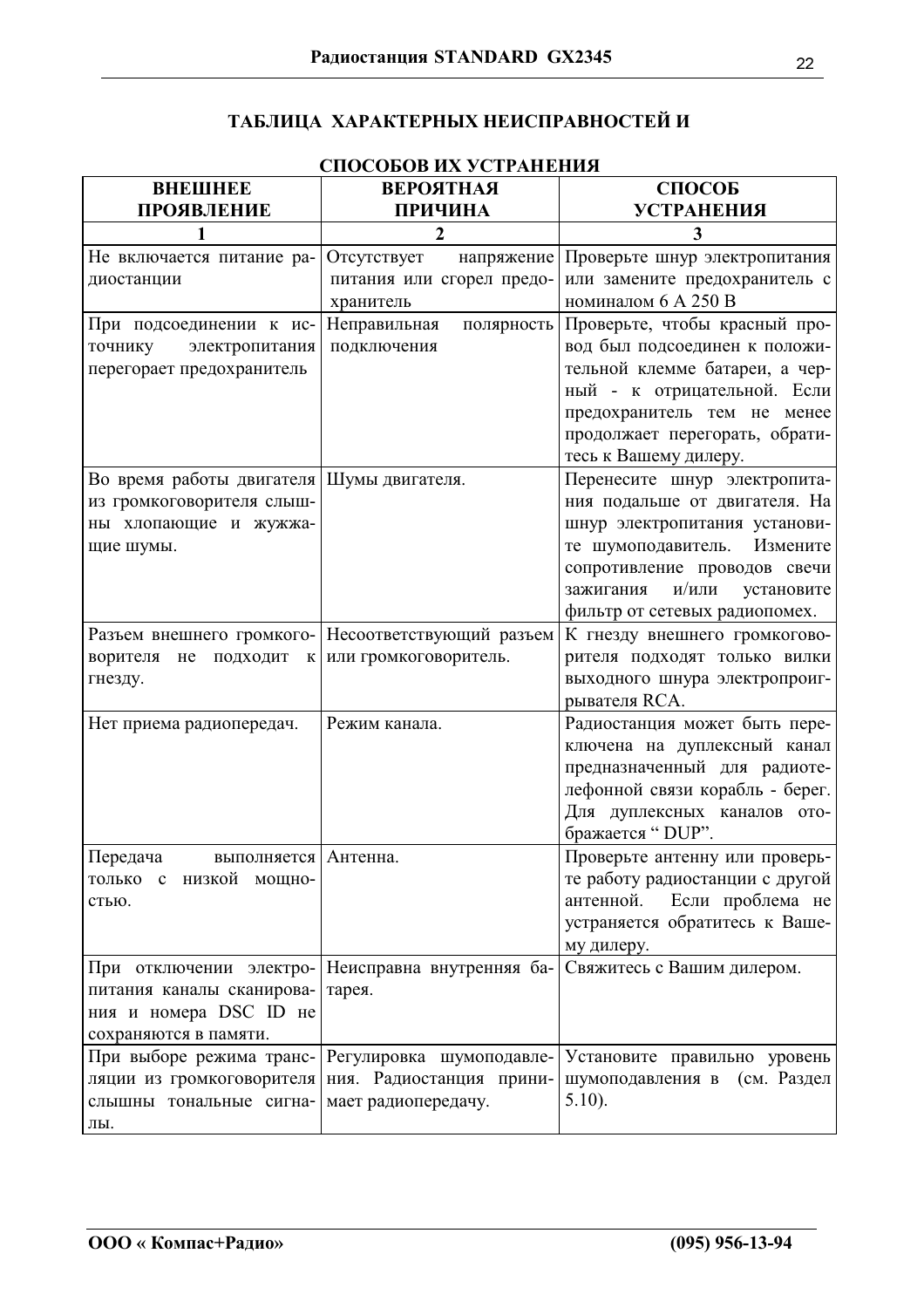| 1                                            | $\overline{2}$                                      | 3                                    |
|----------------------------------------------|-----------------------------------------------------|--------------------------------------|
|                                              | Кнопка PA/AL не воспри- Не установлена CDS2300.     | В то время, как отображается         |
|                                              | нимает состояния режима Неисправна внутренняя ба-   | информация канала, нажмите и         |
| тревоги.                                     | тарея.                                              | удерживайте кнопку PA/AL до          |
|                                              |                                                     | тех пор, пока радиостанция не        |
|                                              |                                                     | переключится в режим тревоги.        |
|                                              |                                                     | Для использования этой функ-         |
|                                              |                                                     | ции установите CDS2300 и за-         |
|                                              |                                                     | программируйте состояния, при        |
|                                              |                                                     | которых будет выдаваться пре-        |
|                                              |                                                     | дупреждение (свяжитесь с Ва-         |
|                                              |                                                     | шим дилером). Свяжитесь с Ва-        |
|                                              |                                                     | шим дилером по вопросу замены        |
|                                              |                                                     | внутренней батареи.                  |
| Нажатие                                      | PA/DISTRESS   Не установлена CDS2300.               | В течение 0.5 секунд дважды          |
| CONTROL не осуществляет                      | Неисправна внутренняя ба-                           | нажмите кнопку PA/DISTRESS           |
| посылку сигнала бедствия.                    | тарея.                                              | CONTROL. Для использования           |
|                                              |                                                     | функции<br>этой<br>установите        |
|                                              |                                                     | <b>CDS2300</b><br>и запрограммируйте |
|                                              |                                                     | DSC ID<br>(свяжитесь с Вашим         |
|                                              |                                                     | дилером). Свяжитесь с Вашим          |
|                                              |                                                     | дилером по вопросу<br>замены         |
|                                              |                                                     | внутренней батареи.                  |
|                                              | Не выполняется передача с Неисправна антенна. Неис- | У цепи передатчика есть инди-        |
| высокой и низкой мощно- правна радиостанция. |                                                     | кация мощности. Если светодиод       |
| стью.                                        |                                                     | TX/SPK ON светится красным           |
|                                              |                                                     | цветом, радиостанция выполняет       |
|                                              |                                                     | передачу: если нет, то свяжитесь     |
|                                              |                                                     | с Вашим дилером.                     |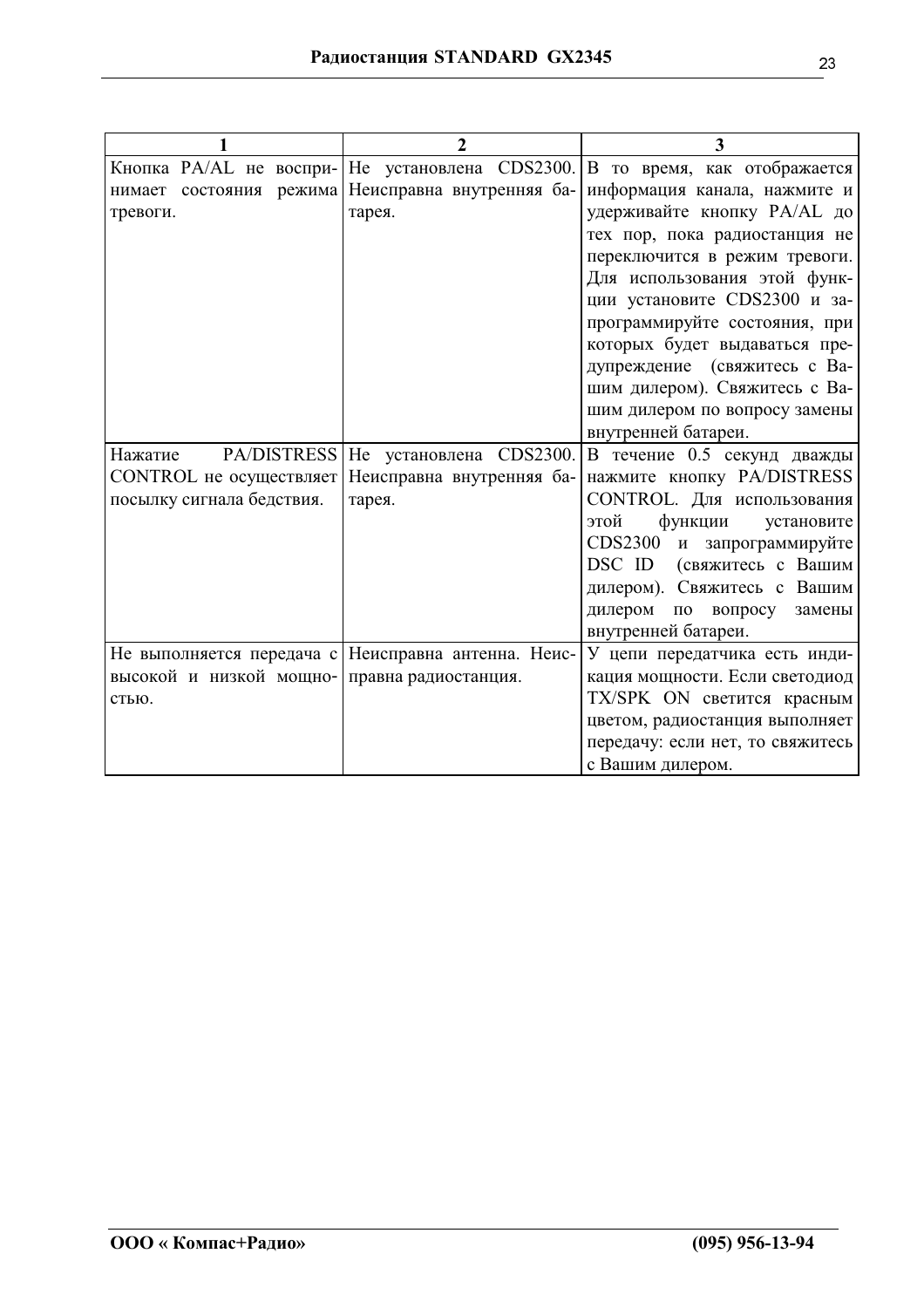# 8. ТЕХНИЧЕСКИЕ ХАРАКТЕРИСТИКИ

В спецификации приведены номинальные значения, если это не оговорено иначе. Изменения вносятся без уведомления.

# ОБЩИЕ ХАРАКТЕРИСТИКИ

| Потребляемый ток: |  |
|-------------------|--|
|                   |  |
|                   |  |
|                   |  |
|                   |  |
|                   |  |
|                   |  |
|                   |  |
|                   |  |

# 9. МОРСКИЕ КАНАЛЫ VHF

| Номер          | F        | $\mathsf{F}$ | S/D                     | Прим                |
|----------------|----------|--------------|-------------------------|---------------------|
| канала         | передачи | предачи      |                         |                     |
|                |          |              |                         |                     |
| $\mathbf{1}$   | 156.050  | 160.650      | D                       |                     |
| $\overline{c}$ | 156.100  | 160.700      | D                       |                     |
| 3              | 156.150  | 160.750      | D                       |                     |
| $\overline{4}$ | 156.200  | 160.800      | D                       |                     |
| 5              | 156.250  | 160.850      | D                       |                     |
| 6              | 156.300  | 156.300      | S                       |                     |
| $\overline{7}$ | 156.350  | 160.950      | $\overline{\rm D}$      |                     |
| 8              | 156.400  | 156.400      | S                       |                     |
| 9              | 156.450  | 156.450      | S                       |                     |
| 10             | 156.500  | 156.500      | $\overline{\mathbf{s}}$ |                     |
| 11             | 156.550  | 156.550      | S                       |                     |
| 12             | 156.600  | 156.600      | $\overline{\mathbf{s}}$ |                     |
| 13             | 156.650  | 156.650      | S                       |                     |
| 14             | 156.700  | 156.700      | $\overline{s}$          |                     |
| 15             | 156.750  | 156.750      | $\overline{\mathbf{s}}$ | н/мощ               |
| 16             | 156.800  | 156.800      | $\overline{\mathbf{S}}$ |                     |
| 17             | 156.850  | 156.850      | $\overline{\mathbf{s}}$ | н/мощ               |
| 18             | 156.900  | 161.500      | D                       |                     |
| 19             | 156.950  | 161.550      | D                       |                     |
| 20             | 157.000  | 161.600      | D                       |                     |
| 21             | 157.050  | 161.650      | D                       |                     |
| 22             | 157.100  | 161.700      | D                       |                     |
| 23             | 157.150  | 161.750      | D                       |                     |
| 24             | 157.200  | 161.800      | D                       |                     |
| 25             | 157.250  | 161.850      | D                       |                     |
| 26             | 157.300  | 161.900      | D                       |                     |
| 27             | 157.350  | 161.950      | D                       |                     |
| 28             | 157.400  | 162.000      | D                       |                     |
|                |          |              |                         |                     |
| 37             | 157.850  | 157.850      | S                       | только<br><b>TA</b> |

| Номер  | F                   | F       | S/D                      | Прим |
|--------|---------------------|---------|--------------------------|------|
| канала | переда-<br>передачи |         |                          |      |
|        | ЧИ                  |         |                          |      |
| 60     | 156.025             | 160.625 | D                        |      |
| 61     | 156.075             | 160.675 | D                        |      |
| 62     | 156.125             | 160.725 | D                        |      |
| 63     | 156.175             | 160.775 | D                        |      |
| 64     | 156.225             | 160.825 | D                        |      |
| 65     | 156.275             | 160.875 | D                        |      |
| 66     | 156.325             | 160.925 | D                        |      |
| 67     | 156.375             | 156.375 | S                        |      |
| 68     | 156.425             | 156.425 | S                        |      |
| 69     | 156.475             | 156.475 | S                        |      |
| 70     |                     | 156.525 | $\overline{\mathbf{s}}$  |      |
| 71     | 156.575             | 156.575 | S                        |      |
| 72     | 156.625             | 156.625 | S                        |      |
| 73     | 156.675             | 156.675 | $\overline{\mathbf{S}}$  |      |
| 74     | 156.725             | 156.725 | S                        |      |
| 75     |                     |         | $\overline{\phantom{0}}$ |      |
| 76     |                     |         |                          |      |
| 77     | 156.875             | 156.875 | S                        |      |
| 78     | 156.925             | 161.525 | D                        |      |
| 79     | 156.975             | 161.575 | D                        |      |
| 80     | 157.025             | 161.625 | D                        |      |
| 81     | 157.075             | 161.675 | D                        |      |
| 82     | 157.125             | 161.725 | D                        |      |
| 83     | 157.175             | 161.775 | D                        |      |
| 84     | 157.225             | 161.825 | D                        |      |
| 85     | 157.275             | 161.875 | D                        |      |
| 86     | 157.325             | 161.925 | D                        |      |
| 87     | 157.375             | 161.975 | D                        |      |
| 88     | 157.425             | 162.025 | D                        |      |
|        |                     |         |                          |      |
|        |                     |         |                          |      |